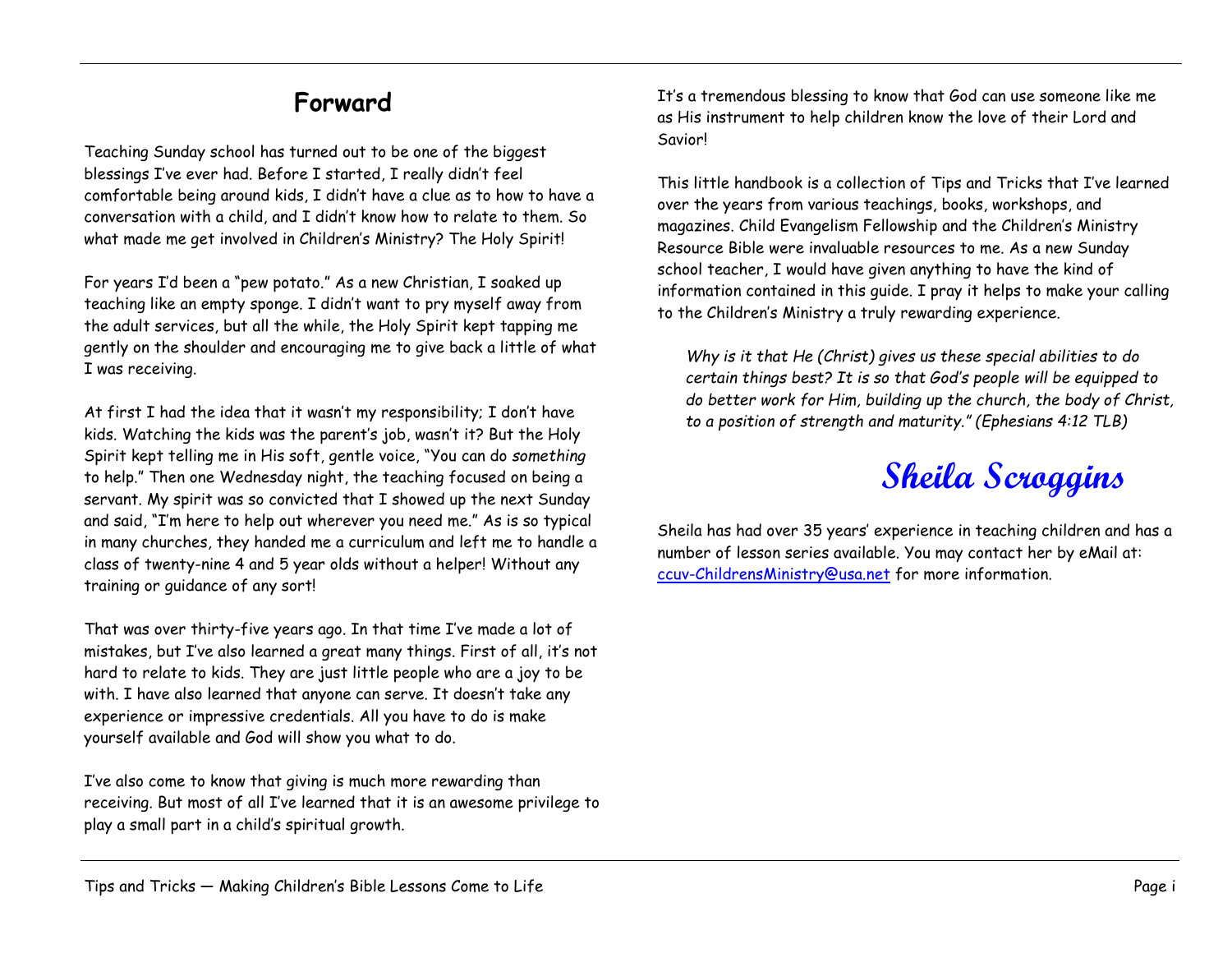## **Committed to Children Committed to Excellence**

The purpose of having a Children's Ministry is to facilitate youngsters to grow into mature Christians who want to live for Jesus.

### **Vision**

As a Children's Ministry worker, you should earnestly desire…

- That all activities in each Sunday school class are done in humility (Philippians 2:1-8)
- That every adult involved with children is an example of Jesus and a minister of His love (Matthew 18:5-6)
- That every child has a positive experience at Sunday school so that he or she will want to come to church when grown up. (Mark 9:42)

## **Objectives**

Christian education for children involves teaching and training both at home and in the church. God has commanded parents to be responsible for their children's spiritual growth. It is they who will one day have to give an account for how well they handled the task. We realize that this is a hard job, but we are committed to coming along side of parents in helping them train their children in the Lord. The role of the Children's Ministry team is to assist parents in the task of bringing up their children in the ways of the Lord. As children's ministers, our objectives should be to have the children…

- Fall in love with Jesus
- Learn how to pray
- Trust in the Bible (Know it's the truth)
- Tuck God's Word into their hearts
- Learn how to truly worship God
- Enjoy the fellowship of others in the class

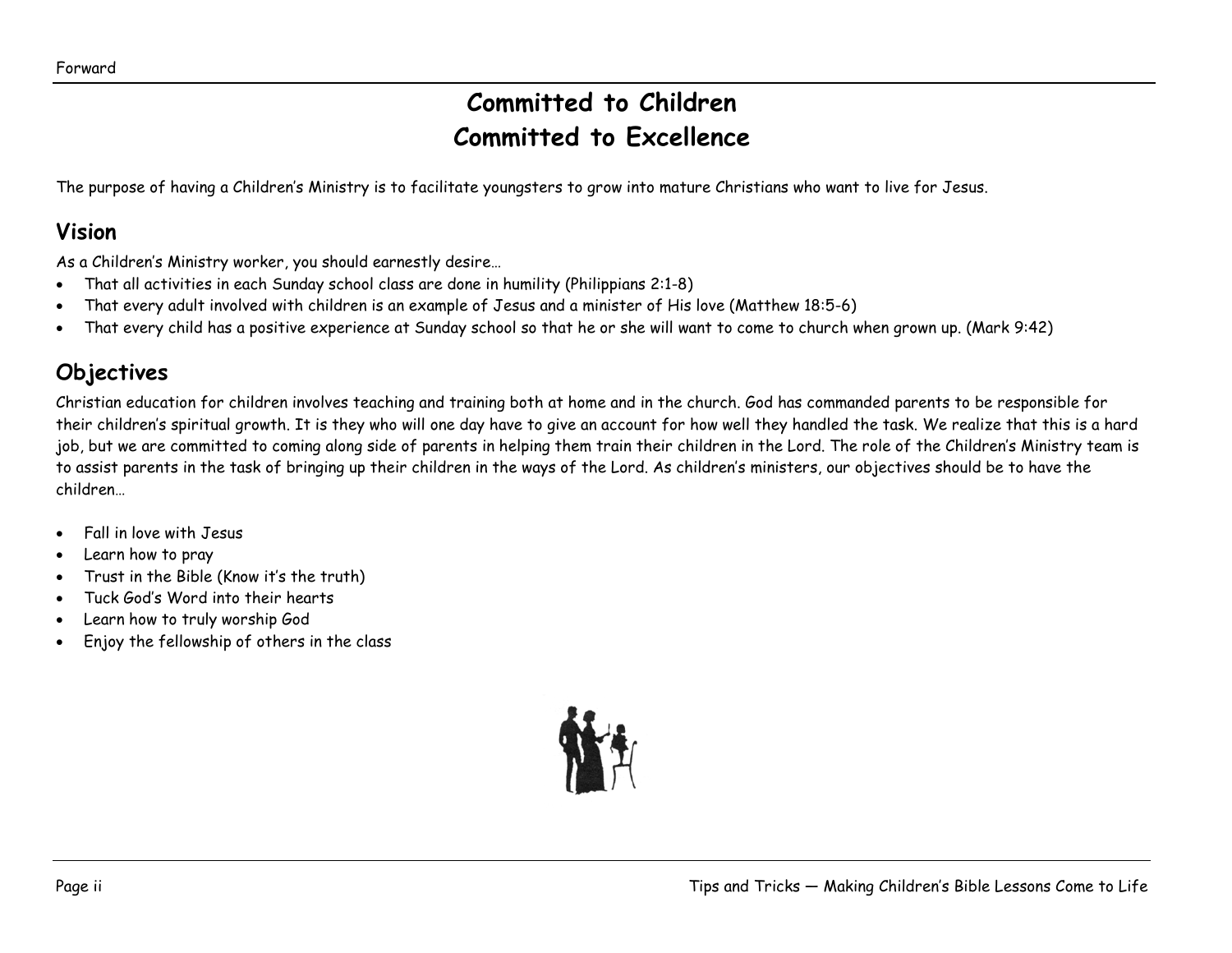## Table of Contents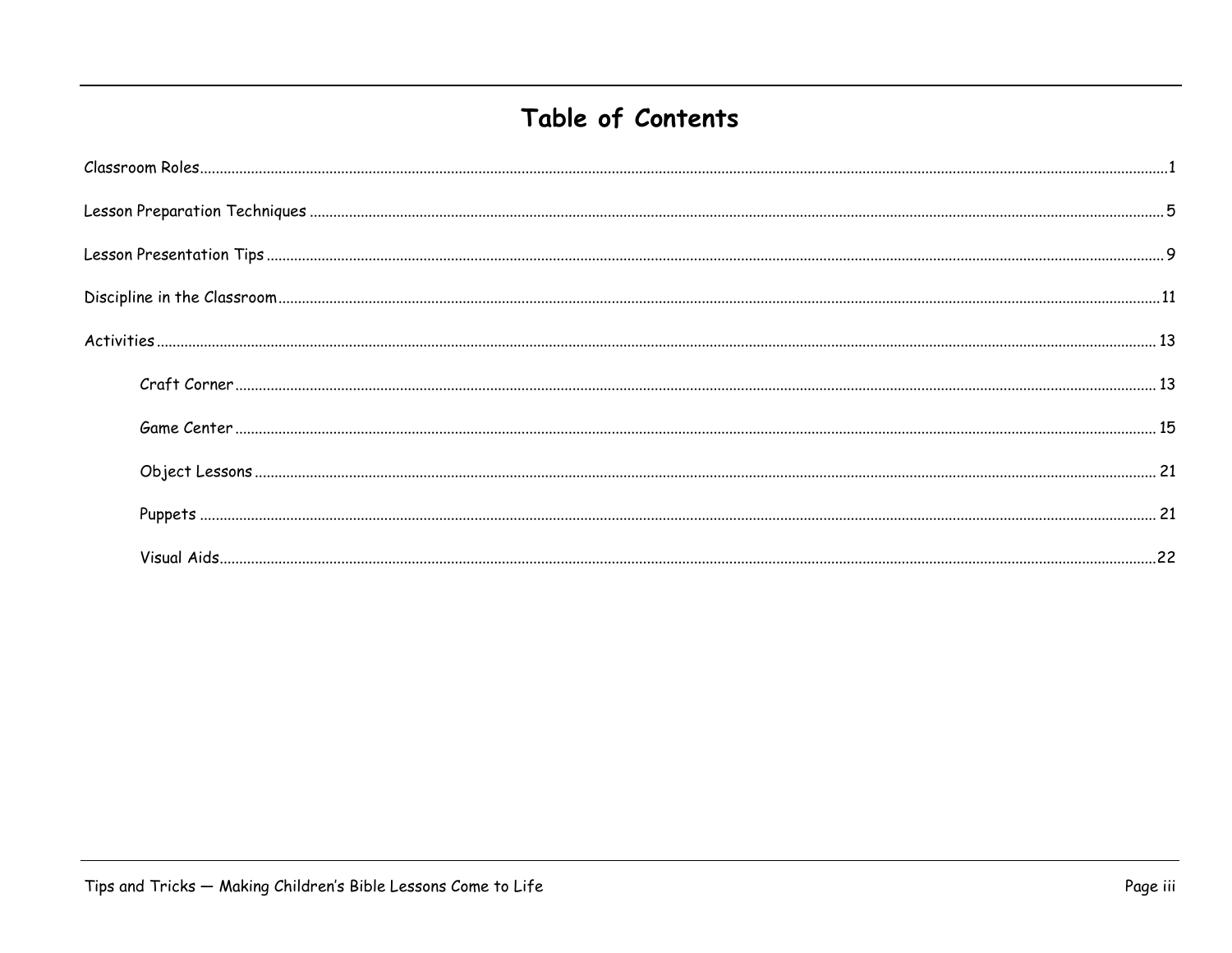Table of Contents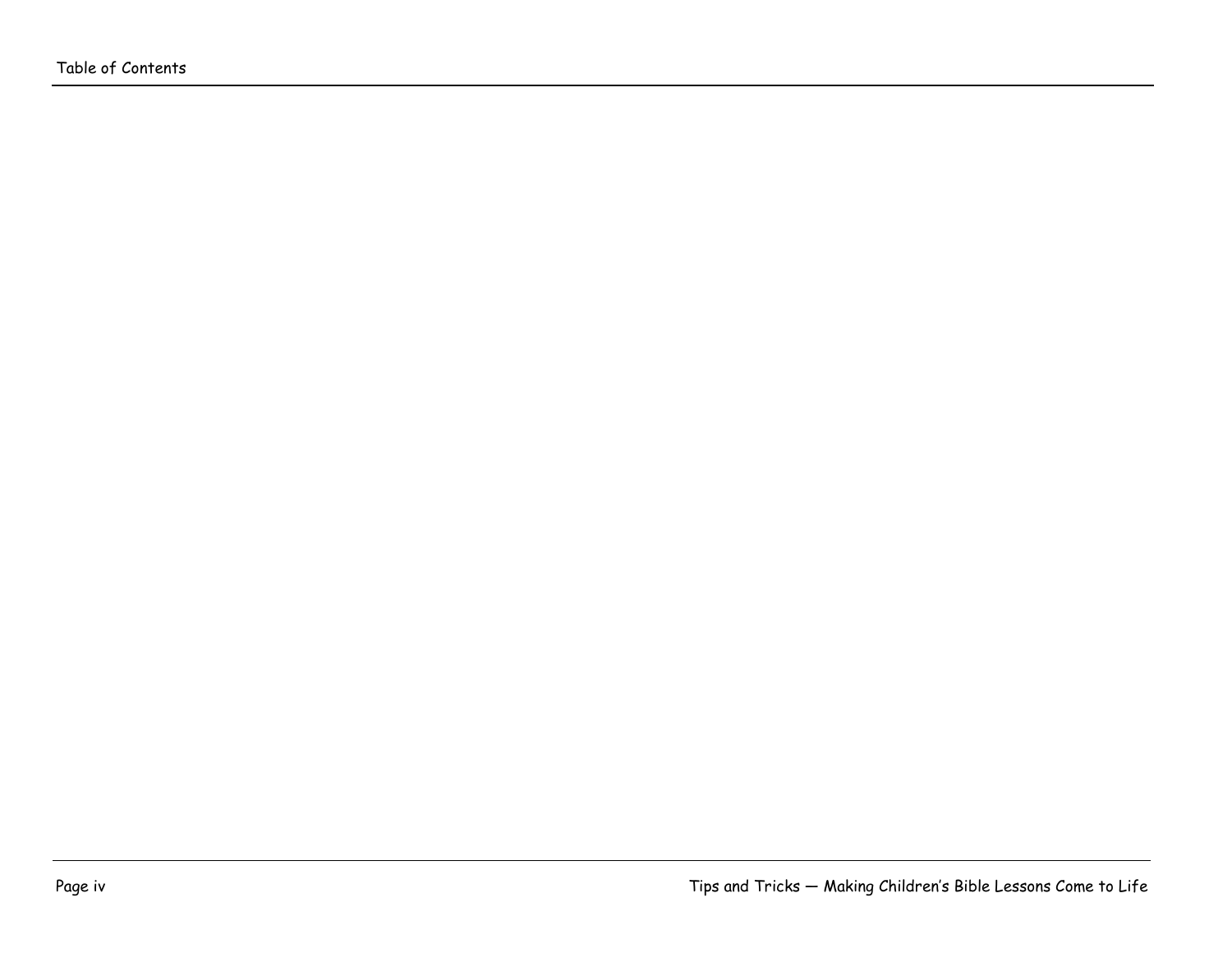## **Classroom Roles**

There are a number of specific jobs to do in each Sunday school class. Your church might be large enough for each of these positions to be filled by a different person, or you may be a "one man band." Whatever the case, the following describes various roles a Sunday school teacher plays:

- 1. *The Greeter* Warmly greets the parents and the children as they arrive and assists in the sign–in or pick-up procedures, making everyone feel welcome and comfortable.
- 2. *The Teacher's Assistant* Stays behind the scenes helping the Lead Teacher with the day's activities.
- 3. *The Worship Leader* Teaches the children how to worship and praise God — a key to a well-balanced learning experience at Sunday school.
- 4. *The Lead Teacher* Presents the Bible lesson from the Word of God in the vocabulary and understanding level of the child.
- 5. *Crafts Leader* Plans hands-on activities that reinforce the day's lesson objective and memory verse.
- 6. *The Games Organizer* Prepares activities that provide opportunities to practice Christian ethics  $-$  a fun way to keep the learning spirit alive.

Every position is an important function. To avoid burn-out, it is a good idea to rotate duties from time to time.

*Be diligent to present yourself approved to God as a workman who does not need to be ashamed, handling accurately the Word of Truth. (II Timothy 2:15 NAS)*

The Greeter's job is probably the most important job of all. The first person the child comes in contact with is the adult at the door who should be modeling the love of Jesus. Remember you are at the door primarily to meet the children, not the adults. Do not tower over the children as they arrive, get down at their eye level. Give them hugs and smiles and warm greetings. Assure them that Sunday school is a warm, safe place to be.

Be sensitive to new children who are afraid of the unknown or those kids who have had a rough time at home that morning. Some will need extra special attention. "Bait" these children for today's lesson by sparking their interest in what's in store for them this morning. For example, if the lesson will be about how Jacob tricks Isaac into giving him Esau's blessing, you can say, "Today we'll earn how Jacob plays a trick on his father. Have you ever played a trick on anyone?" Whet their curiosity; make them eager to come in the door.

After the children have arrived, help with "crowd control" until it's "Going-Home Time." At the end of class get the "Going Home" papers ready for each child. Send each child off with a warm "good-bye" and "come again."

Some other important tasks for the Greeter are as follows:

- 1. Get information on the new children: their full names, addresses, phone numbers, ages, birthdays, grade levels and parent's names.
- 2. Send "Thank You for Coming" cards to the new ones, saying how nice it was having them visit us at Sunday school and how you're hoping they'll come again sometime soon.
- 3. Send "Get Well" cards to any that missed Sunday school due to sickness. Enclose any papers they missed receiving.
- 4. Send cards to those having birthdays in the up-coming week.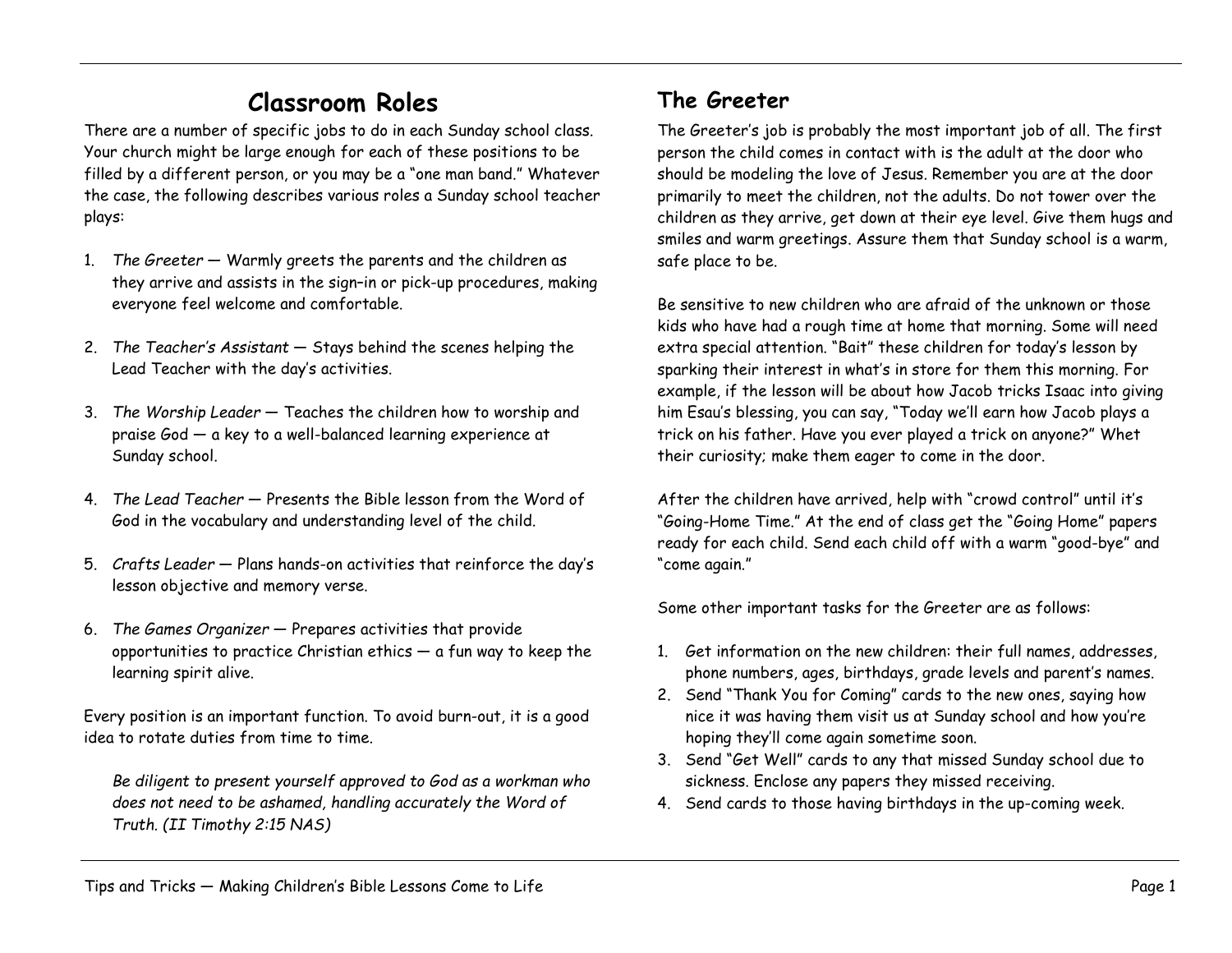### **The Teacher's Assistant**

Especially in large classes, it's great to have a "helper." Here are some ways you can really be of assistance to the Lead Teacher:

- ♦ Be in charge of both the Pre-Session and the Closing activities, and possibly an Object Lesson, depending on the teacher's needs.
- ♦ Take a posture of submission to the Lead Teacher who is the head of the classroom. That way the children won't be confused as to who's in charge that day. Stay behind the scenes and help children pay attention to the Teacher.
- ♦ In a large class, move around and do "crowd control." Often a discipline problem can be avoided if you just move into the child's sphere, give the child "the look" or a hand signal.
- ♦ Be interested in the teaching. You are an influence on the children. If you're not interested, they will think it's boring, too. Ask questions, if you think the children aren't grasping a concept or the meaning of a word the Lead Teacher used.
- ♦ Help children with learning disabilities; spend one-on-one time with those that have a difficult time.

## **The Worship Leader**

Teaching children how to worship and praise God is one of the keys to a well-balanced learning experience at Sunday school. However, children don't naturally know how to worship God. They need to be taught. The Worship Leader needs to be more than just a song leader. You must verbally teach them how to worship. For example, lead them along by saying something like, "Ok, boys and girls, now close your eyes and sing this song to Jesus." It's also important for the children to learn *why* God deserves our worship.

Remember, young children can't yet think abstractly; they are very literal, and God is invisible. The concepts of worship need to be reinforced week after week. It's also very important for the adults in the class to demonstrate how worship is done.

While we should be modeling proper worship, having all adult worship songs is not necessarily the best way to teach the children *why*, *how*, and *what* to do to please God. Worship is to be a fun and joyous time as well as serious and reverent. Keep the songs appropriate for the children's age level; have songs that make the kids want to clap their hands and stamp their feet and sing unto the Lord.

Very young children relate well to songs that have hand motions. Repetition is good, too. It's easier to draw them into a place of real worship to God if they are familiar with the tunes and know the words. Introducing new songs every week is hard on the teachers and children alike.

It is important that the children have a good time worshipping the Lord since they are forming concepts about God and the church that will influence their future desire to follow the Lord when they grow up.

## **The Lead Teacher**

Organization is the key to an effective Sunday school class. It's important to have a specific and predicable plan for the day as well as specific and well thought out lesson objectives. It's a good idea to be flexible and offer the children a variety of interesting things to do. But, by keeping the routine consistent, the child will feel secure and safe. They'll know what to expect and be comfortable in the Sunday school environment. But you don't have to be boring, always doing the same old activities. They get sick of always coloring pictures, for example. They'll lose interest and not want to come to Sunday school. So be creative and innovated within the routine.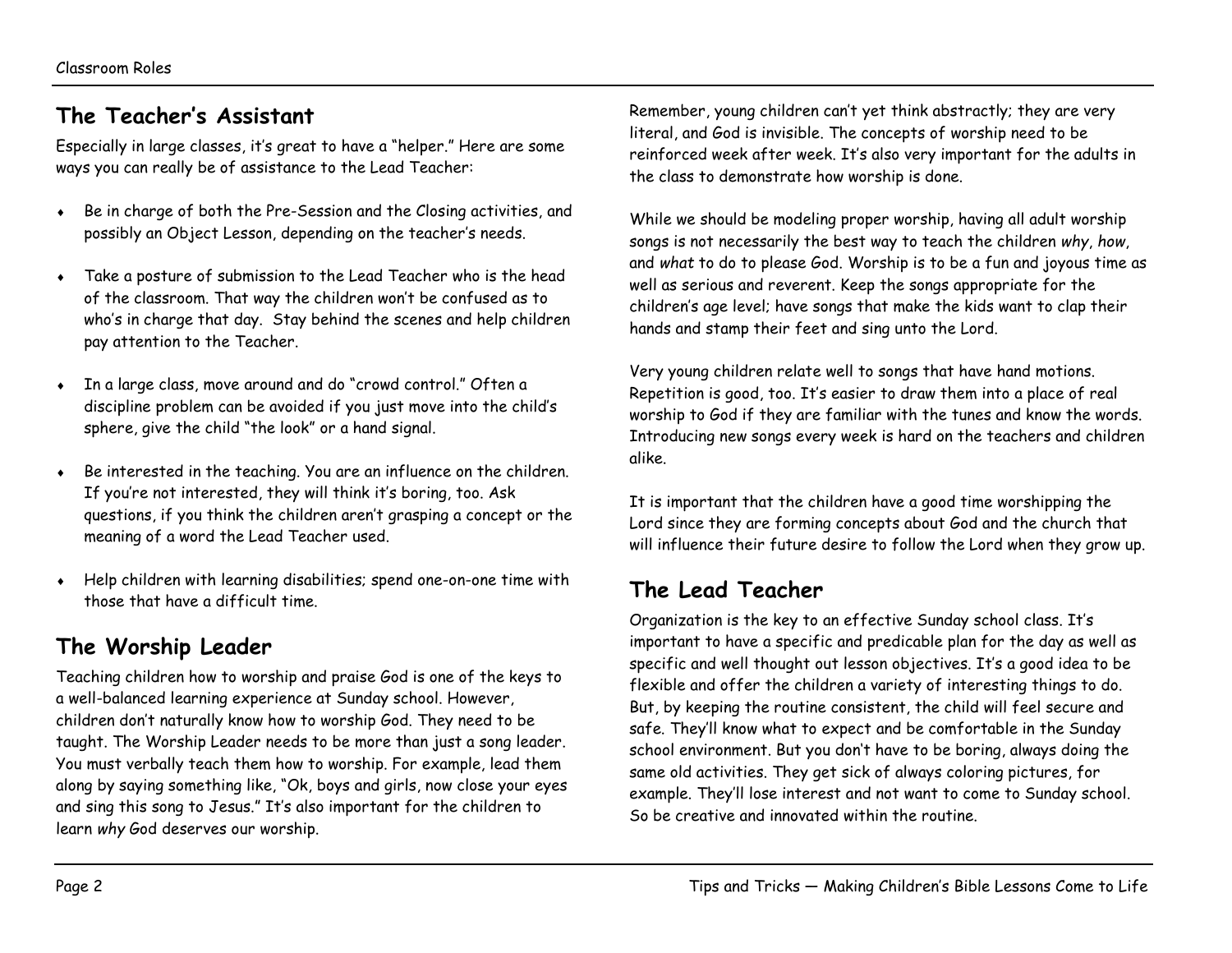Start planning early in the week so that the Holy Spirit can work the Bible lesson into your own heart. That way the lesson will flow out of what the Lord has already accomplished in your heart. Besides, when you're really organized beforehand, you'll be more relaxed.

#### **Coming-In Time**

While you're waiting for all the children to arrive, you can use that time to get to know them. Make a circle and do some "ice breakers." For example, toss a beanbag round and have each child state their name, or age, or pet's name, or favorite color. Develop a relationship with each child so that each one feels special. If you are tall, squat down or kneel to get down on their level. Don't tower over them like Goliath, the mean giant!

Coming-In Time is also a good time to see if anyone knows their memory verse from last week. Give positive affirmation to those that know the verse, but be sure not to make anyone feel bad because they didn't know the verse. Give lots of hints and chances to get it right. If you are awarding prizes, candy or Memory Points for memorization, as an added bonus, let the child earn an extra reward if he or she can explain the meaning of the verse and how it can apply to his own life. Please take time to talk to the children about what the verse means and how it applies to our lives. This is the real reason we give a large place to scripture memorization.

#### **Circle Time**

Do not *read* the lesson to the kids. It's much more interesting for them if you *tell* the lesson in a conversational style. It's better to keep eye contact with them. You'll be able to tell when they aren't tracking with you so you will know when it's necessary to explain hard concepts and vocabulary. Plus, it's easier to stay on top of potential discipline problems.

If you are paying more attention to your notes, they'll think you're not paying attention to them and start to do something else while you're not looking!

Make sure the children know your lessons are out of the Word of God. Put your teaching notes right inside your Bible and hold it as you teach.

After teaching the Bible lesson and memory verse, spend some time in prayer. You can use a bulletin board or a prayer notebook to keep track of the children's prayer requests and the answers God gives them. Then, before they leave, "bait" the children for next week's lesson. For example, say, "Next week we'll find out how Jacob gets tricked." Entice the children to want to return to Sunday school.

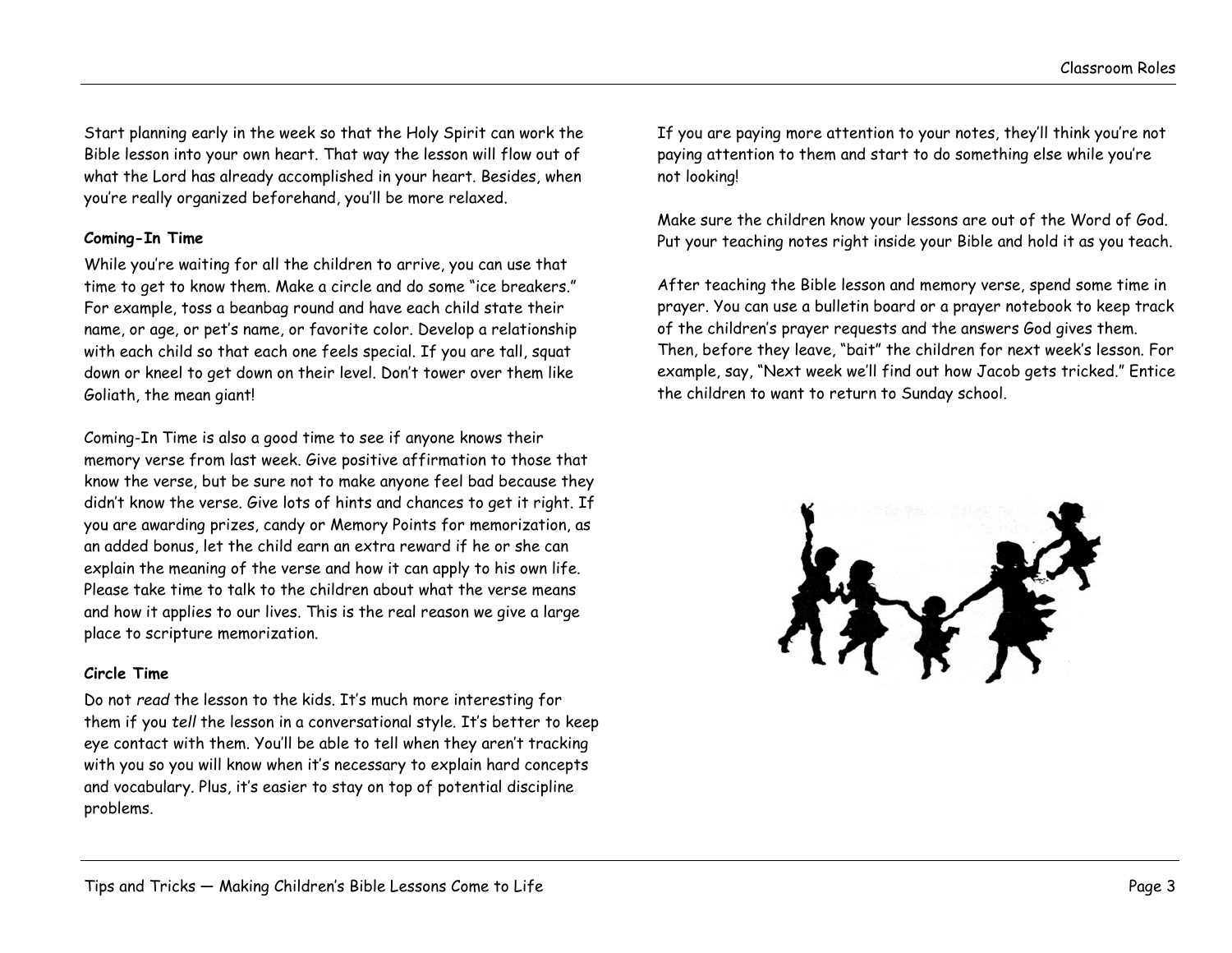Classroom Roles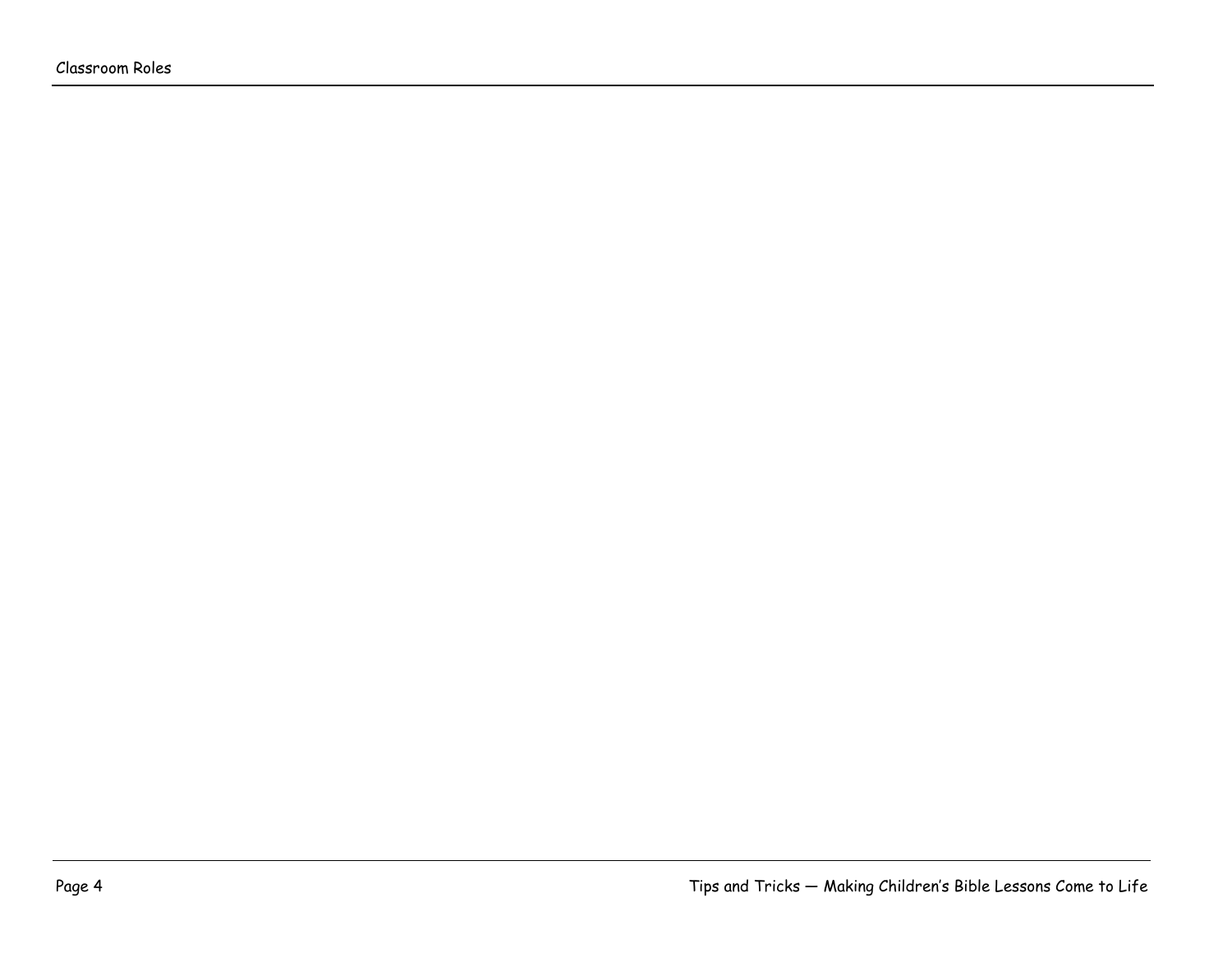## **Lesson Preparation Techniques**

There is a big difference between telling children a Bible story and teaching them a Bible lesson. A bible story is certainly interesting, but a bible lesson can have real and lasting impact on a child's life. However, you must have good storytelling skills to make it a good Bible lesson.

To be a good storyteller, you must first be very familiar with the story. That's why it's essential to start your lesson preparations early in the week.

### **How to Tell a Good Bible Story**

What are the elements of a good story? Taking the text of 1 Kings 21:1-29 as an example, let's discuss the components of an exciting story. There are four parts to a good story.

#### **I. The Introduction**

Here are four examples of ways to make an exciting, attentiongrabbing start:

- 1. With a question, such as: *Have you ever wanted something someone else had?*
- 2. With an exciting portion from the story (not revealing the climax), such as:

*Near the palace of King Ahab was something he wanted very, very much, but it belonged to someone else.*

- 3. With a brief illustration that relates to the lesson, such as: *If you were a king, think of all you would own. Think of all the power you would have. Why you could…*
- 4. The direct approach, beginning the story from the Bible, such as:

*Large luscious grapes hung on the vines of the vineyard near the kings' palace…*

#### **II. The Events**

This is the body of your lesson, the essential story facts in sequence.

A good story always poses a problem that has a solution. Like a mystery, you want to make it exciting. Don't give away the climax too early. Build suspense.

#### **III. The Climax**

This is the high point of the story where the outcome is obvious. Everything you want to say about the events needs to be said before you get to the climax because after that, you loose the attention of your audience. The Climax and the Conclusion need to be short and to the point; one or two sentences at most.

#### **IV. The Conclusion**

This is the moral of the story. Keep this short and direct. The lesson you want the children to learn should be summed up in the memory verse.

## **How to Make a Good Story into a Good Bible Lesson**

When you bake a cake, you must not leave out key ingredients, like the eggs. In the same way, when you tell a Bible story, don't leave out the sweetness of Jesus. Stir in the message of salvation into the story.

Ask yourself why am I teaching Sunday school? What is my primary goal? You want the children to…

- Fall in love with Jesus
- Learn to pray
- Know they can trust the Bible
- Tuck God's Word into their own hearts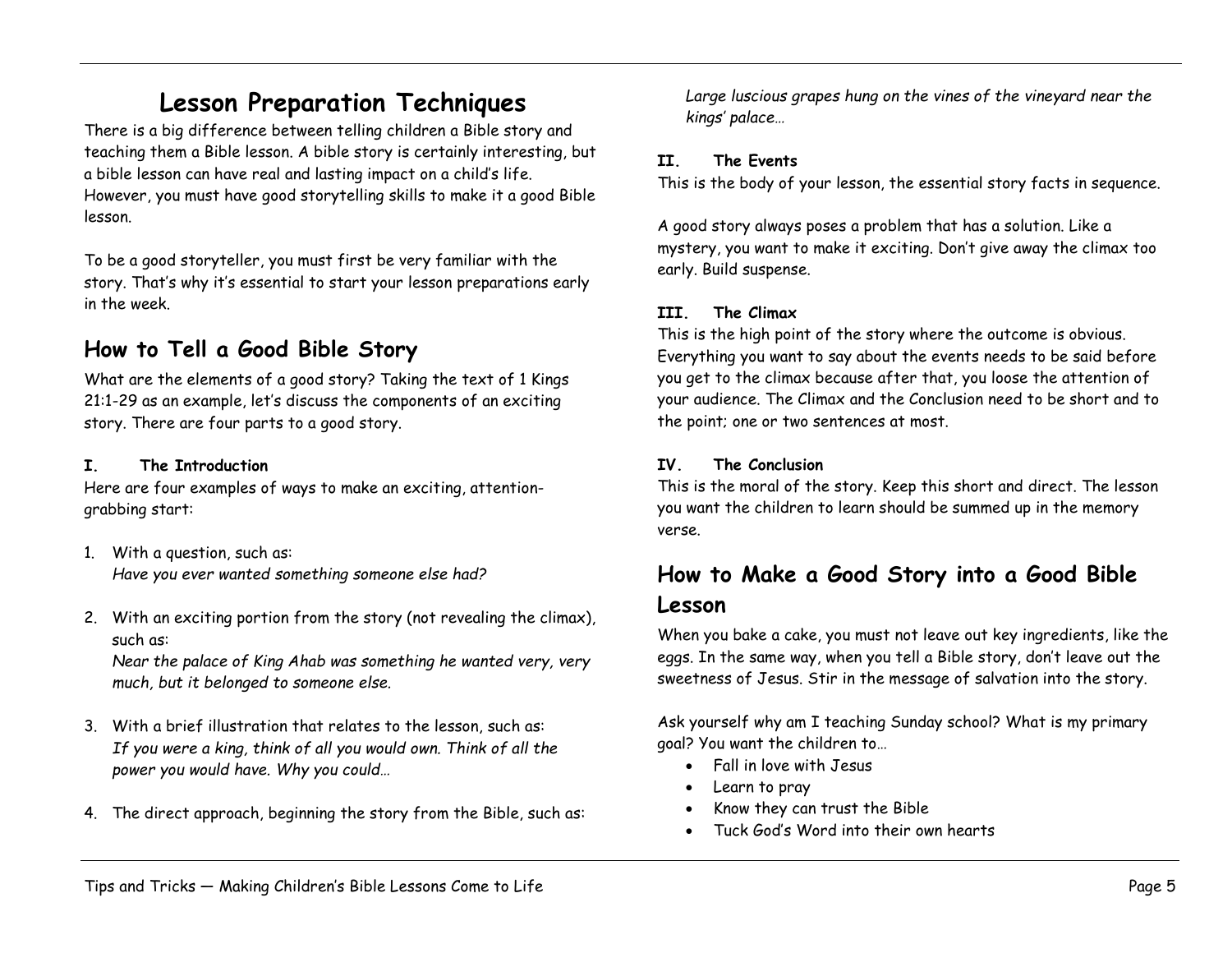If you start preparing your lesson early in the week it will be easy to weave the message of God's love right into your telling of the story.

### **How to Get Started**

If you spend a little bit of time every day preparing for your lesson, you can break your task into manageable pieces:

#### *Day #1: Sunday – Read the Scripture Text.*

On Sunday afternoon, while the last lesson is still fresh in your mind, get the memory verse and Scripture reference for next week. If you're using a commercial curriculum, set the teacher's manual aside and simply read the lesson from your Bible (use several translations, if possible). Look up cross-references; meditate; listen for God's voice. Let the Scriptures minister to you. The Holy Spirit can show you an important thought or application that the publisher of your curriculum may have missed. You know your students better than the publisher does!

#### *Day #2: Monday – List the Story Events in Sequence.*

First make a short, simple statement about each story event. You can put them on 3 X 5 cards that will fit into your Bible. State your climax and then go back and write your introduction - your attention-grabbing opening!

#### *Day #3: Tuesday – Plan to Reach the Unsaved Child.*

Look for natural places in the story that would apply to the child's need for a Savior; where the problem of sin is evident in the lives of the characters in the story. You also want to find places in the story where you can teach about God's solution to man's problem of sin: the gospel. Then, look for places in the story where you can teach about God's character. (He is holy, just, longsuffering, omnipresent, loving, etc.) You want the children to get to know God.

Notice in the following examples, the natural progress of the lesson comes straight from the main story line. You can suspend the narration to draw their attention to the things you want to teach the children about God, and then resume telling the story.

#### **Example #1 – Message about Sin**

Verse 4, "*So Ahab went home, sullen and angry…He lay on his bed sulking and refused to eat*." Ahab pouted. He couldn't have what he wanted. Have you ever acted like that when you couldn't have what you wanted? God says that is sin when you act like that. Do you know what God says about sin? The Bible tells us in Ezekiel 18:4 that the soul that sins shall surely die. (When teaching about sin always tell them about the consequences of sin, too.) But Ahab didn't think it made any difference how he acted. He thought he could get away with anything. (Now go back to the story line: His wife came in and…)

#### **Example #2 – Message of Salvation**

Verse 13*, "So they took [Nabath] outside the city and stoned him to death.*" How sad, he died and he didn't do anything wrong. He didn't deserve to die. Who does that remind you of? Yes, God's only son, the Lord Jesus Christ, died for all the sins of the world and He never, ever sinned. The Bible tells us in 1 Corinthians 15:3-4 that "*Christ died for our sins…and that He was buried, and that He rose again the third day*." Queen Jezebel thought she got away with it. (Now go back to the story line: As soon as Jezebel heard that Nabath had been stoned to death, she said to Ahab, "Get up and take possession of the vineyard of Nabath…")

#### **Example #3 – Message about God's Character**

Verse 17, "*Then the word of the Lord came to Elijah…*"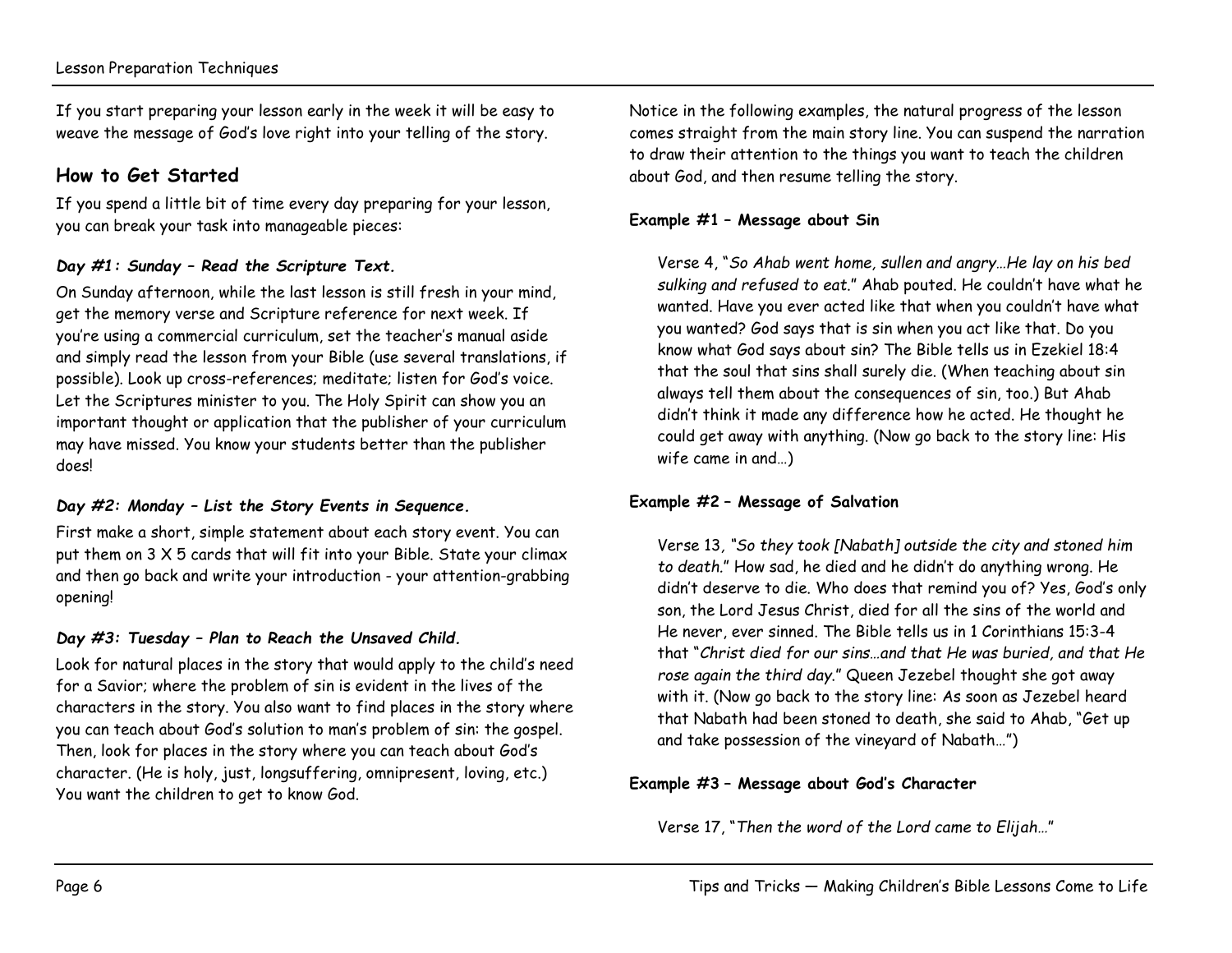God spoke to Elijah! God knew all the time exactly what was happening. Nothing is a surprise to Him. God is everywhere and knows everything that is happening. He knows everything you do, even when you are naughty. The Bible says in John 3:16 that "*God so loved the world that He gave His only begotten Son that whoever believes in Him should not perish but have everlasting life*." God loved Ahab, too. But Ahab didn't love God in return. Ahab thought he could do anything he wanted and no one would know what happened. (Now go back to the story line.)

No matter what the story is about, there should be a place to get in the good news. Your interruptions to the narrative should be brief, but to the point. Always use the Bible as your authority. These concepts need to be in every story, every week. You want the unsaved child to learn to trust Jesus as his personal Savior and you want the saved child to grow in his relationship to Jesus, too.

#### *Day #4: Wednesday – Plan to Reach the Saved Child*

You want the child who has already asked Jesus into his or her life to learn to apply God's Word in everyday circumstances. Find the main thrust of the lesson – the lesson objective or the conclusion to the story. It should be summed up in a simple but positive statement that applies to the memory verse. It should be something that will challenge the believing child to live more earnestly for God. For example, "You need to be content with what you have, not greedy like King Ahab was. Here he was the King. He had everything, yet he wanted that vineyard. Our memory verse this week is Hebrews 13:5 *"Be content with such things as you have."*

#### *Day #5: Thursday – Capture the Emotions of Your Students*

You want the children to live this story. If the people in the Bible story were hungry or tired, find word pictures to describe these feelings, so the children can be there feeling what the Bible characters felt.

Use an illustration out of your own life or ask them a question. For example, "Have you ever gotten in trouble for something you didn't do?" Let the children talk and share.

Make the Bible story come alive. You not only want the children to know the facts, but to feel the emotions. If these stories are real to them, the outcome is that they will learn to make right choices in their own lives.

#### *Day #6: Friday – Prepare your Visual Aids and Activities*

Get your visual aids ready. You want to be sure they are in the right order and that using them doesn't become a distraction to you. Then, think of songs, crafts, games, and object lessons that will help reinforce your lesson objectives.

#### *Day #7: Saturday – Practice*

Do a dress rehearsal. Get your visual aids out and tell the story in a conversational style as if the children were listening. Fine tune how you will use your voice.

When you practice telling your lesson at home first, you will be confident in the classroom.

### **Don't Forget the Invitation**

Once you have told your story and your students have clearly heard the message of salvation, don't stop there! Be sure to give them an invitation to accept Jesus as their personal Savior. You've made their need known, the problem is clear; now offer them the solution, Jesus Christ.

Use a condition/promise verse to give the invitation. For example, you could end your lesson by saying, Acts 16:31 says, "*Believe on the Lord Jesus Christ and you will be saved.*" God punishes sin, but you can be saved if you will just believe on the Lord Jesus.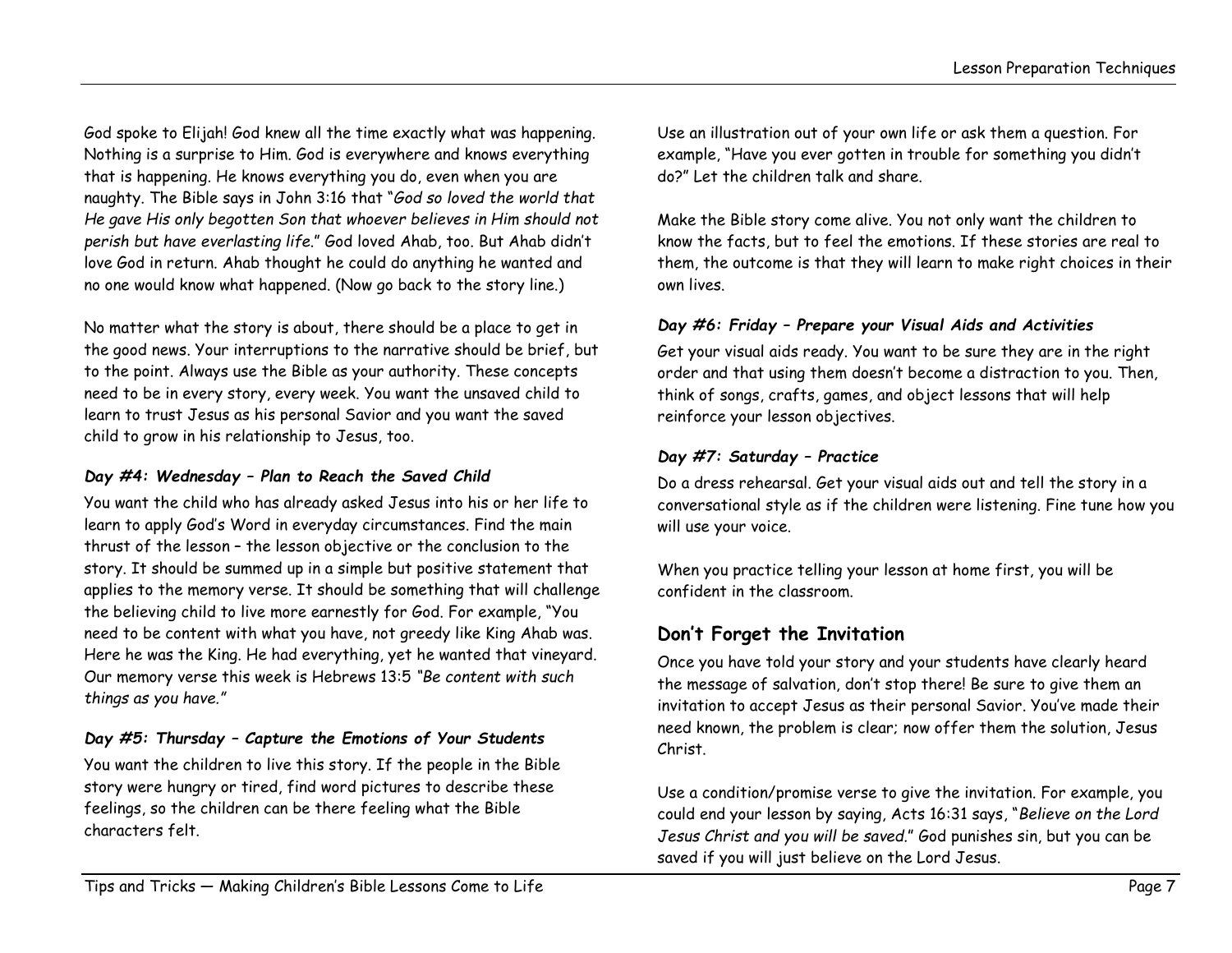If anyone wants to receive Jesus, just have them raise their hand to identify themselves and you can pray with them after class.

Remember, your Bible lesson should be life changing, so don't leave out the sweetness of Jesus.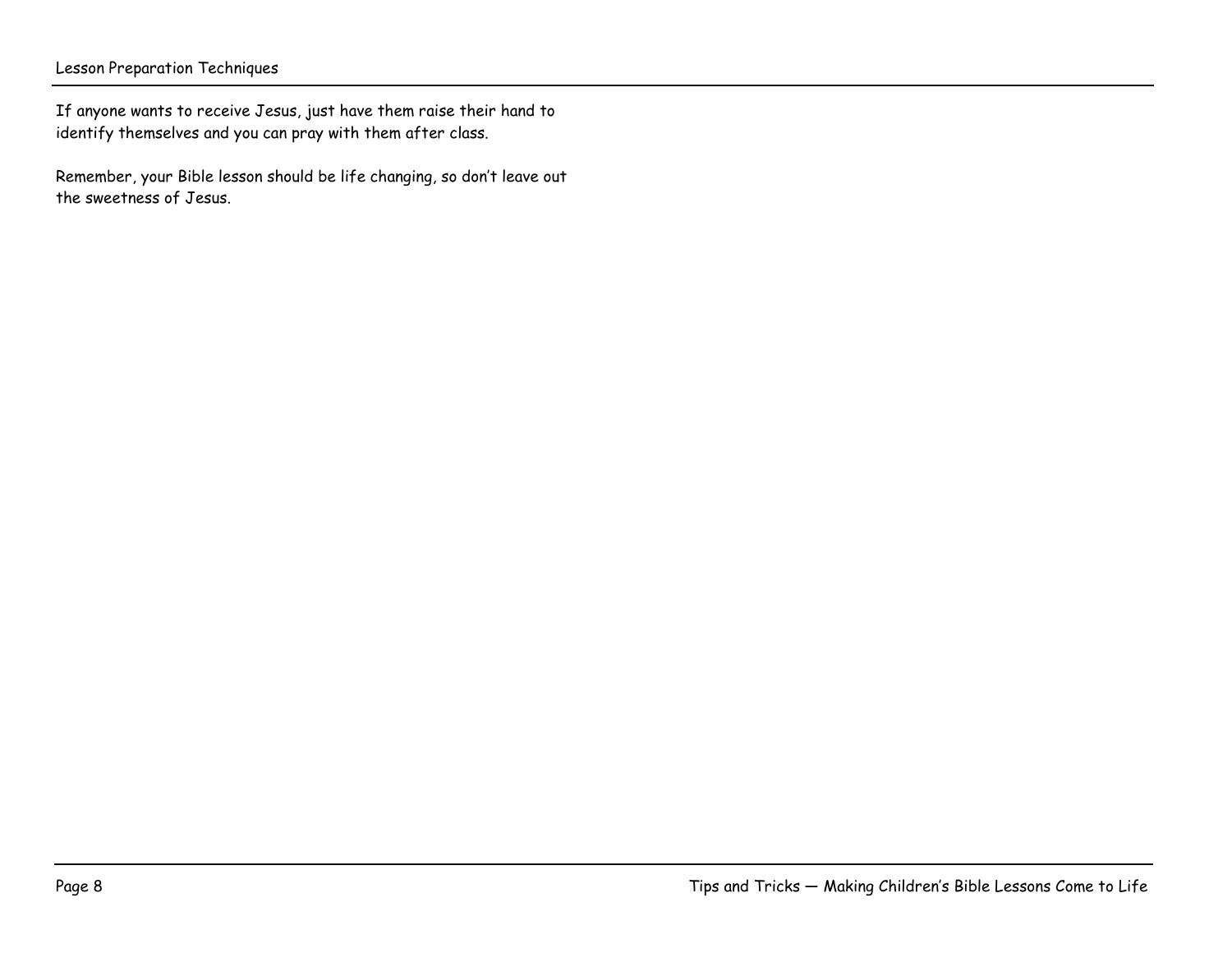## **Lesson Presentation Tips**

You want to make your lesson interesting so that the children will listen and God's Word will penetrate their hearts. How you feel about the story has a lot to do with how you tell it. The more you believe in what you're teaching, the better you'll be at it. The following are some tips and tricks to help you teach your lessons more effectively.

#### *Be Prepared*

Preparation is the key to success. Plan to spend some time every day preparing for your lesson. To truly believe that what you're teaching is the living Word of God you must keep the Word of God alive in your own life.

*Not that we are sufficient in ourselves…but our sufficiency is from God. (II Corinthians 3:5)*

Start at the beginning of the week. The Holy Spirit knows things about those kids you don't know. He also knows things that you need to learn, too! He brings things to your mind of which you'd never have thought! The children will be more impressed by the relevance of the Word to their own lives if they see that you're learning from the Word right along with them.

If you're using a curriculum, study your lesson from the Bible, not from the teacher's manual! Use that only to get background facts about the culture and the historical setting, etc. as you would a Bible commentary. The teacher's manual also gives good ideas for games, crafts, and songs, etc. Spend time studying the passage for yourself. Look up the cross-references, meditate on the Word. Give the Holy Spirit time to work your lesson for the children right into your own life, too.

#### *Check Your Attitude*

You need to believe that the lesson is valuable for the children. The Holy Spirit will anoint you if you believe what you're teaching with your whole heart. Then, teach it accurately and with creativity. Be enthusiastic. Tell the story with as much fervor, excitement, and belief as you can, then let the Holy Spirit do His job. Make sure the children know the Word of God is your source.

Don't get too caught up in trying to cover everything you've got planned. Remember that your goal is not to cover your agenda, but to get the living Word of God into the children's hearts so that the Holy Spirit can create change in their lives. So, leave your teacher's manual at home and while you're teaching, hold your Bible with reverence.

Be committed to improving. Always look for better techniques to communicate God's truth. Find more effective ways for children to learn and remember. Tap into the many resources available to you, such as teachings, books, workshops, and magazines, etc. Keep yourself fresh as a teacher.

#### *Be Accurate*

We are responsible to teach truth – interestingly – but accurately. You can project feelings, but don't fabricate or add inaccuracies to make it more interesting. Kids love fantasy, but the Bible is not fantasy; the Word of God is the truth.

The following are some *Do's* and *Don'ts* for presenting your lesson:

#### **Presentation**:

- Make eye contact with the children. Don't look at your notes.
- Organize your visual aids. Pull them out of your Bible; it reinforces the fact that the lesson is coming out of Scripture. But, be sure they're in the correct order!
- Make sure the children can easily see the visual aids.
- Be sure your appearance (jewelry, glasses, etc.) isn't a distraction.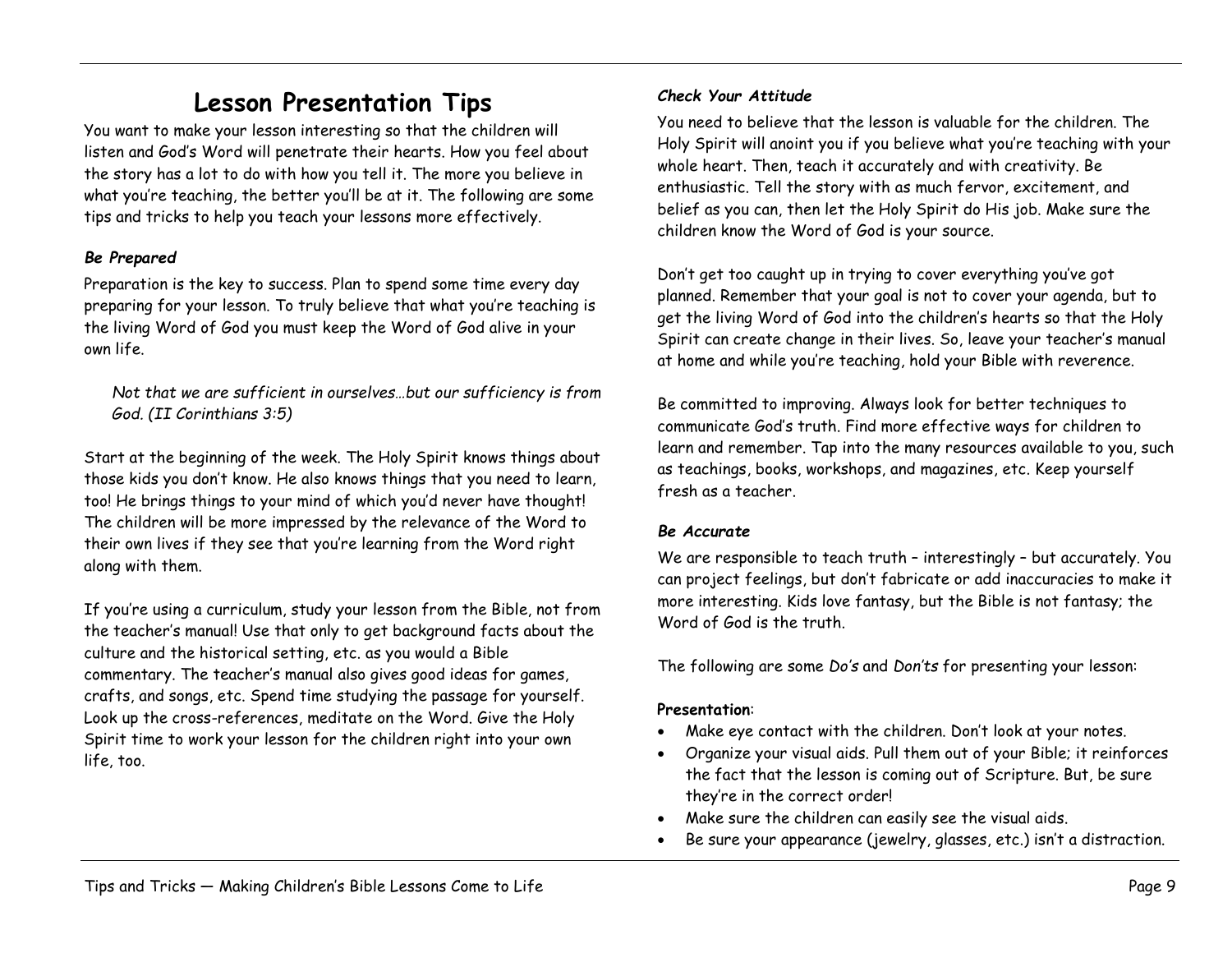- Be confident.
- Use your voice, facial expressions, and physical gestures to be expressive. Pauses are very powerful, too. Have a variety of pitches to use for people in the story. Use your personality. Shout, talk slow or fast, make your voice march.
- Create visual or mental images. Word pictures are very effective.
- Make your words clear. For example say, "Balm" of Gilead, not "bomb."
- Don't talk "Christianese;" look up definitions of terms. Use the appropriate vocabulary for your students so they can understand what you're teaching them.
- Don't tell the story too quickly. Slowing down can make a great emphasis.

#### **Introduction**:

- Set the mood, or atmosphere, for the lesson.
- Start with an attention grabber or object lesson to make the story relevant to the kids. Make the story live from the first line. Get into action.
- Bring the author to life tell something about who he was.
- Get the kids excited about your teaching the lesson; make them look forward to it.

#### **The Body:**

- Get the facts straight, but don't worry if you leave something out.
- Be expressive. Try to put yourself in the place of the Bible characters. Make them real (hungry, tired, etc.) to the children.
- Be descriptive. Try to get a real sense of what actually happened. Be enthusiastic – if you're not, the children won't be either!
- Act out the different characters. Do a dialog using different voices for each person in the story.
- Involve some of the other senses. For example, if you're teaching about Palm Sunday, bring in some palm branches to wave around.
- Be sensitive to the children's emotional level. If there is a morally

sensitive issue in the text, ask yourself if the children will come to know the Lord Jesus better by including it. For example, if you are teaching very young children, you do not need to mention that someone was killed for being disobedient. You can tell them he was punished. Ask them if they receive consequences when they are naughty. Remember young children are very literal and are not able to think in abstract concepts. Make the lesson applicable to their lives.

- It is said that the attention span of a child is one minute per year of age. Keep your lessons short and to the point; the tighter the better.
- Don't start a story if you don't have time to do it justice.
- Don't be unnerved by irrelevant questions during the story particularly from very young children.

#### **Application:**

• Weave personal application right into your lesson; don't wait until the end. You can suspend the story to ask a personal application question, then go on to find out how the Bible character handled the situation.

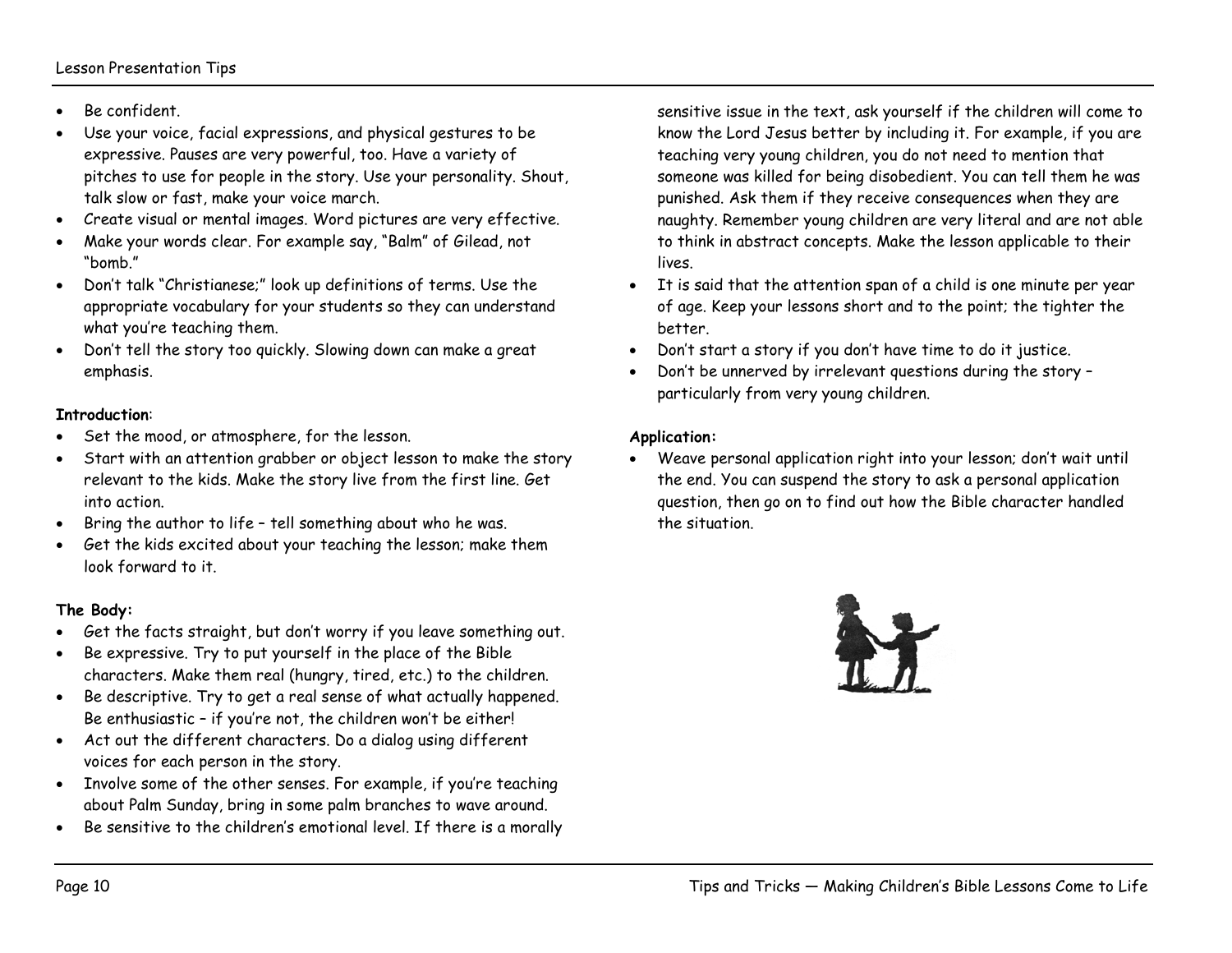## **Discipline in the Classroom**

Most behavior problems are children's attempts to be social. There are three elements to keeping children "on task" in the classroom: *curriculum*, *control*, and *motivation*. To the extent you are weak in one area, you have to be strong in another.

#### **Curriculum**

A strong curriculum is your best assurance of keeping children "on task." The more interesting and challenging your lesson is, the less you have to depend on *control* and *motivation*.

To have a fascinating lesson, you have to be well prepared, organized, and have decent visual aids. Your timing has to be right, too. Monotony, boredom, and disruption are first cousins. The enthusiasm you show rubs off on the children.

It's a good idea to start each class by explaining what you're going to do today. You can write it on the board. For example:

- 1. Pray
- 2. Lesson
- 3. Game
- 4. Craft

This gives the children an idea of what to expect. Furthermore, you need to know ahead of time how you can expand and contract your use of time as you go along, too.

No matter how great your curriculum is, however, it is no replacement for the Holy Spirit. Pray for your own heart as well as the children's hearts to be in the right place before the class begins. Pray for each child by name, binding the enemy's attempts to thwart your efforts.

One of our jobs as Sunday school teachers is to teach the children respect for authority. Rules have to be established and have consequences. Boundaries and limits comfort children. They need clear expectations of what "OK" behavior is.

Don't just say, "I want you to be good." Spell out the things you want them to do.

Let the children help you develop the rules and consequences for the class. They will take more ownership in them. But remember, never make a rule that you're not willing to enforce. And, it is also important not to have a rule that causes you to interrupt your lesson constantly to enforce. Keep the rules simple.

- 1. No talking when I talk
- 2. Sit in seats
- 3. Keep your hands to yourself

You can boil this down to one rule: *You must be kind*.

The rules should be no different than what they have in school. Be careful, though, since you'll have to enforce them! Kids are compelled to test limits you place around them. Never make a rule that you're not willing to enforce. It is also important not to have a rule that causes you to interrupt your lesson constantly to enforce.

Consistency on your part is vital. Don't depend on your own patience, which is short one day and long the next.

There has to be consequences to breaking the rules. Clearly explain the consequences for specific offenses ahead of time. For example:

> $1<sup>st</sup>$  distraction = warning 2nd distraction = "Time Out" for 3 minutes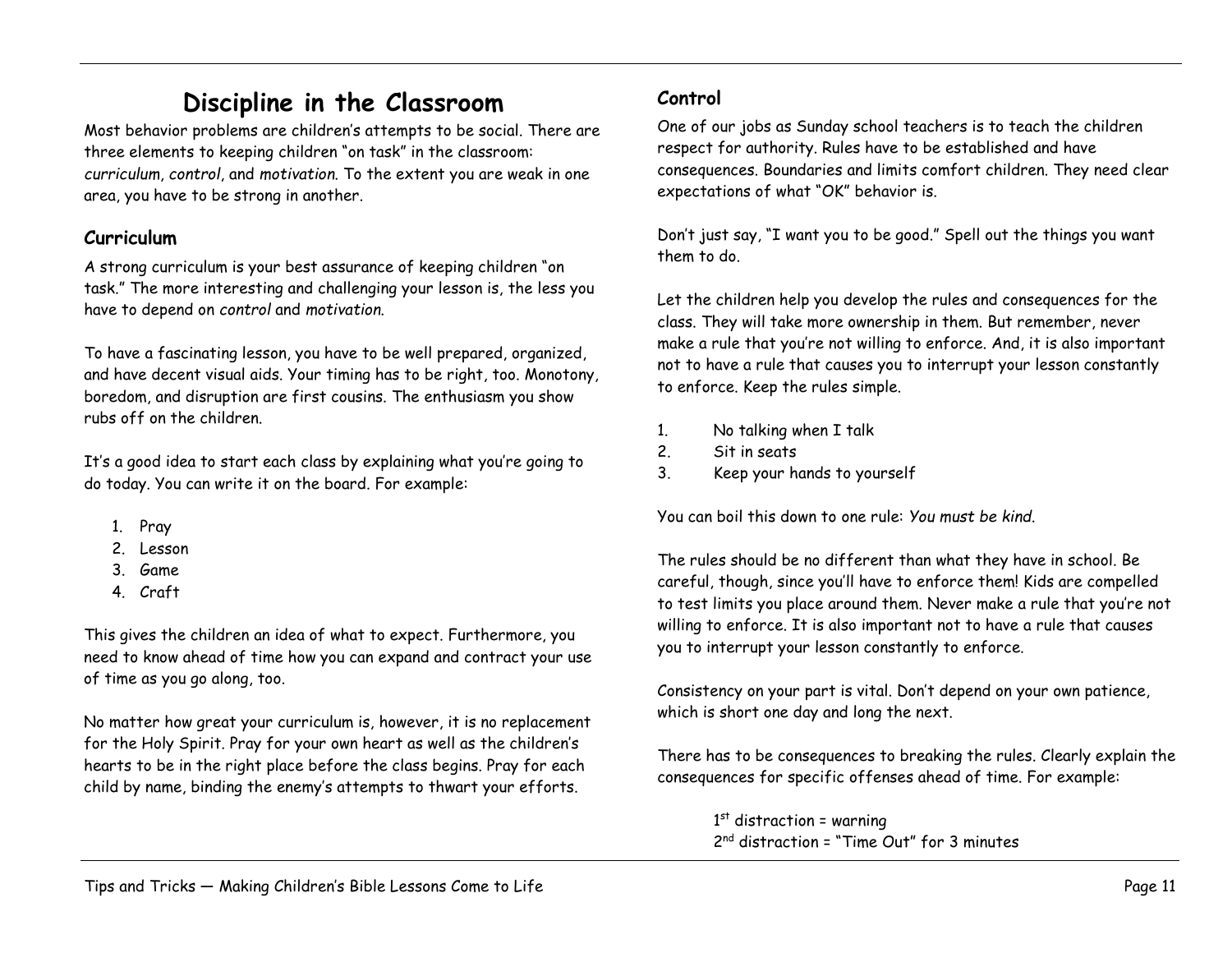#### Discipline in the Classroom

3rd distraction = "Time Out" again + loose snack  $4<sup>th</sup>$  distraction = "Time Out" again plus a talk with the parents

"Time Out" is removing a child from the positive environment so that he's missing out. When a child is in "Time Out" make what you're doing really good; pour it on thick! If s/he misbehaves in "Time Out," make the 3 minutes start over again.

When s/he gets to distraction #4, have him or her stay after class to pray with you. Thank God for bringing him into your class: ask God to bless him in his relationships and to give him a heart to draw closer to Jesus. This way he'll know that you really do love him.

You must enforce the rules or you will lose their respect for your authority. Try to avoid power struggles at all cost. Give the children options, for example, tell him he can do *this* or he can do *that*. Arrive at an agreement. Never shame or embarrass him.

You have a "hoop skirt" effect that is useful. As your presence moves into their presence, you get their attention. Sometime you only need to reach over and touch him on the shoulder. You don't even have to interrupt your lesson. You can also talk to a child about a problem that he knows he has. Make a deal with him. Every time he starts to offend the rules go over and touch his arm and he'll know the signal and what it means. It can be your little secret between the two of you.

Remember, you do not have the right to dislike a child. The child deserves better than that!

#### **Motivation**

First, the children really respond to you when you're their friend. They perceive whether you like them or not. So, write letters to them or phone them up during the week. Their concept of the teacher will grow tremendously if you do extracurricular activities with them. They'll be

more likely to listen to what you have to say if you establish a good rapport with them.

Second, children love to be rewarded. Candy, prizes, or stickers are great motivational tools. (Bribes?!)

Behavior that is reinforced is likely to be repeated. Increase the number of positive statements that come out along the way, such as:

- "Good job!"
- "Nice Going!"
- "Great!"
- "I like the way your eyes are on me, that tells me you're paying attention!"

There should be 9 positive statements for every negative statement you make.

You could have "You Were Caught Being Good" tickets to give out during the lesson to children who get right answers or behave properly. Then at the end of the lesson everyone who has a ticket gets to throw a beanbag onto a bull's eye for points for their team. The team with the most points gets stickers, or seconds on snacks, or some other privilege.

Games are a great way to get children to pay attention during the lesson. If you begin by saying, "You need to listen very carefully to the lesson this morning, because we're going to have a game afterwards, and you will need to answer the questions correctly…"

The next section contains some ideas on activities that will enhance your lessons.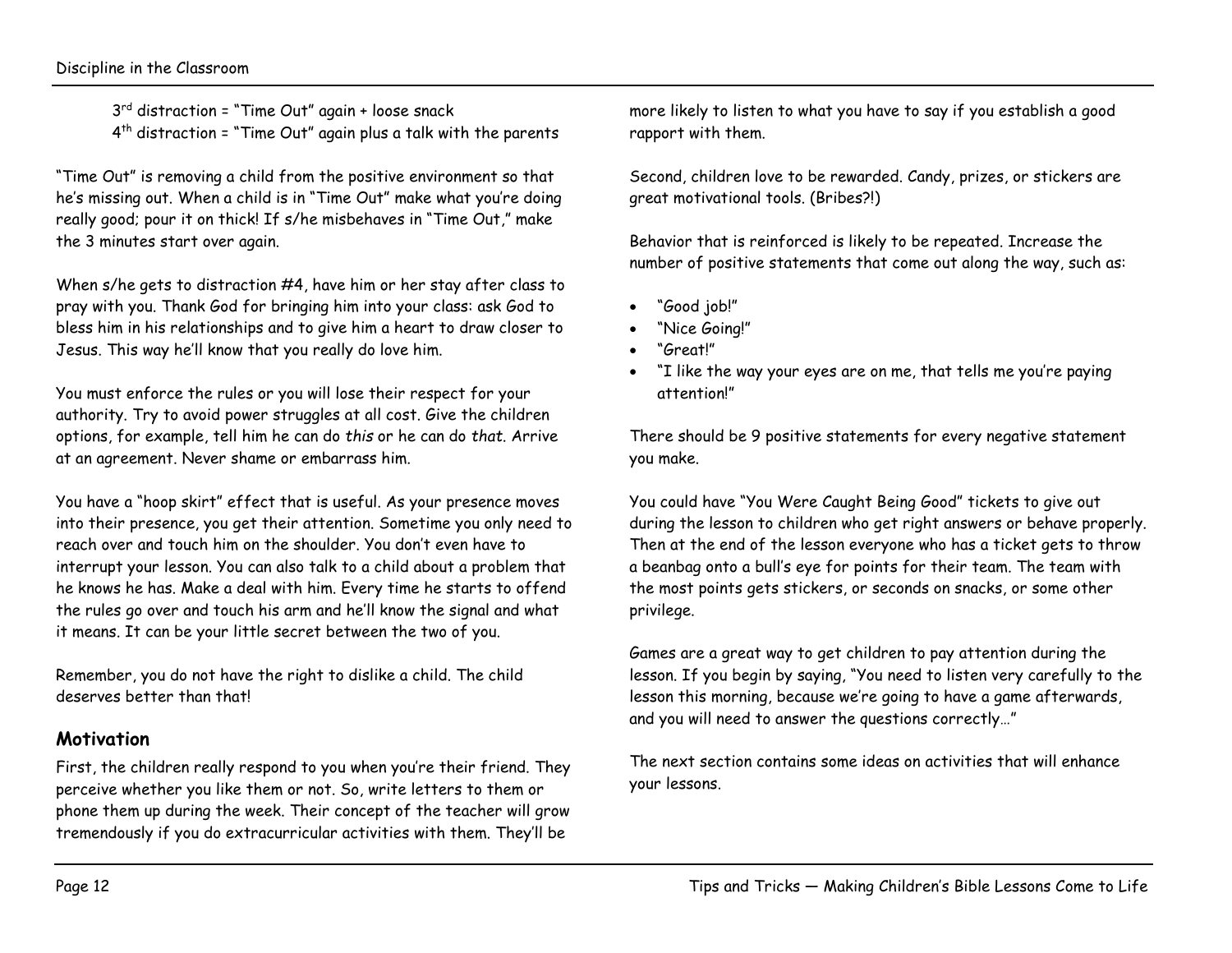## **Activities**

The Bible lesson should be the central focal point of your Sunday school class. All other activities – worship, the memory verse, craft, or game – should reinforce the main Bible lesson concept.

This section gives you some ideas on how to keep the learning spirit alive in your Sunday school students. Here are some tips and tricks on the following topics that will make your Sunday school class an exciting, loving, learning place:

- Creative craft ideas
- Games that teach
- Fun Bible memorization methods
- Object lessons to make your point come alive
- Puppets that teach children and make them feel special
- Visual aids (bulletin boards, flash cards, etc.) that decorate, motivate, and instruct

### **Craft Corner**

There are loads of craft and activity books available to inspire you with project ideas. When possible, select an activity that supports the lesson objective, which is usually summed up in the memory verse. For example, if the lesson is about Jacob's ladder dream, make ladders out of craft sticks. If you can't find a craft idea that reinforces the main theme of the lesson, have the children make something to take home that will help them memorize the memory verse. For example, make pencil holders or place mats using the memory verse as the main decoration. Some of the following ideas make great gifts, too.

#### **Collage** —

Supplies:

- Old magazines
- Construction paper
- Glue

Have children find and cut out individual letters or words from magazines to make the verse. (With small children, you should do this before class, sorting them out in small containers like muffin tins.) Glue the words on to paper. Decorate with stickers or with a picture representing the main idea, as depicted in the following example:



**Mobile** — This easy to make mobile can be used to teach a preschooler's condensed version of John 16:24. As they build it, reinforce their colors and shapes. (Tommy, can you tell me what color the word "ask" is on? This card says "receive." Can anyone tell me what shape this is?)

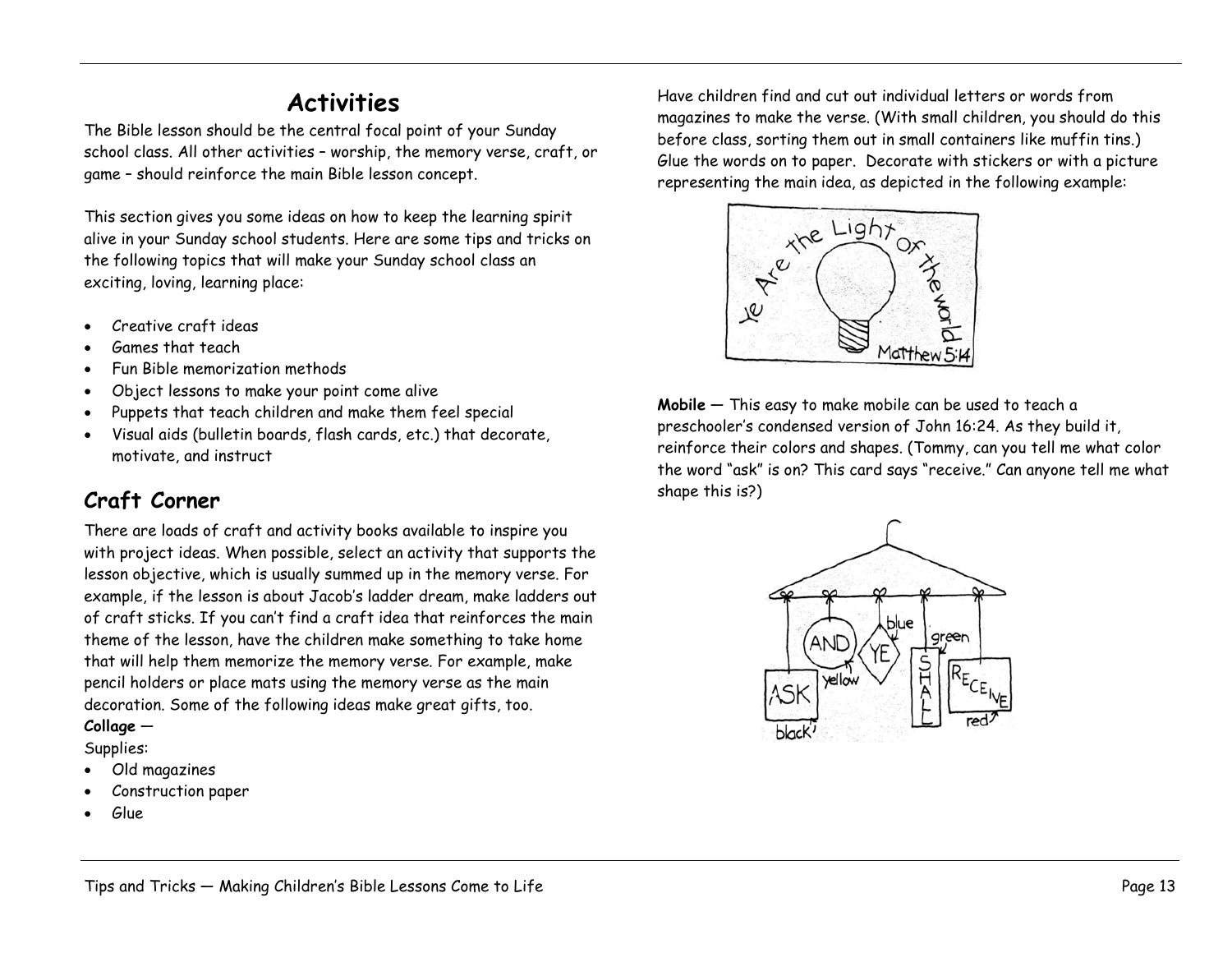#### Crafts

#### **Paper Plate Reminder** —

Supplies:

- 9" paper plates
- White glue
- Glitter, colored sand, or colored salt
- 6" piece of yarn per child
- Hole punch

#### Provide a solid-color paper plate

for each child. Write the verse on each plate with white glue. (Use the tip of the bottle as you would a pencil.) Sprinkle glitter or colored salt on the glue. Salt may be colored with powdered tempera paint. Shake off the excess onto the next child's plate, or onto paper so it can be used again. Punch two holes near the top. Use the yarn to make a hanger.

Let all your Things be done with Charity

I Corinthians  $16:14$ 

**Pencil Holder** — Measure an orange juice can. Have children cut paper to wrap around the can. (Writing the verse on the paper will reinforce it in their minds as they work.) Decorate the space around the words with bright stickers. Wrap around can and glue or tape in place. Provide one or two new pencils to put into the holder.



#### **Place Mat** —

#### Supplies:

- Construction paper in various colors
- Rubber cement or glue
- **Scissors**
- Clear vinyl (contact, self-adhesive)

Write memory verse on a place mat and decorate around it. Cover with clear vinyl.

## And Take the Helmet of Salvation… Ephesians 6:17

**T-Shirt** — Wild colors of fabric paints are available at craft and fabric stores. They come with glitter in them, and some even write "puffy" letters. They are machine washable.



Decorate a T-shirt with next

week's verse. Go all out with colors and designs, making it a work of art. You may wish to decorate a child's size T-shirt, giving it as a prize to the first one to memorize the verse.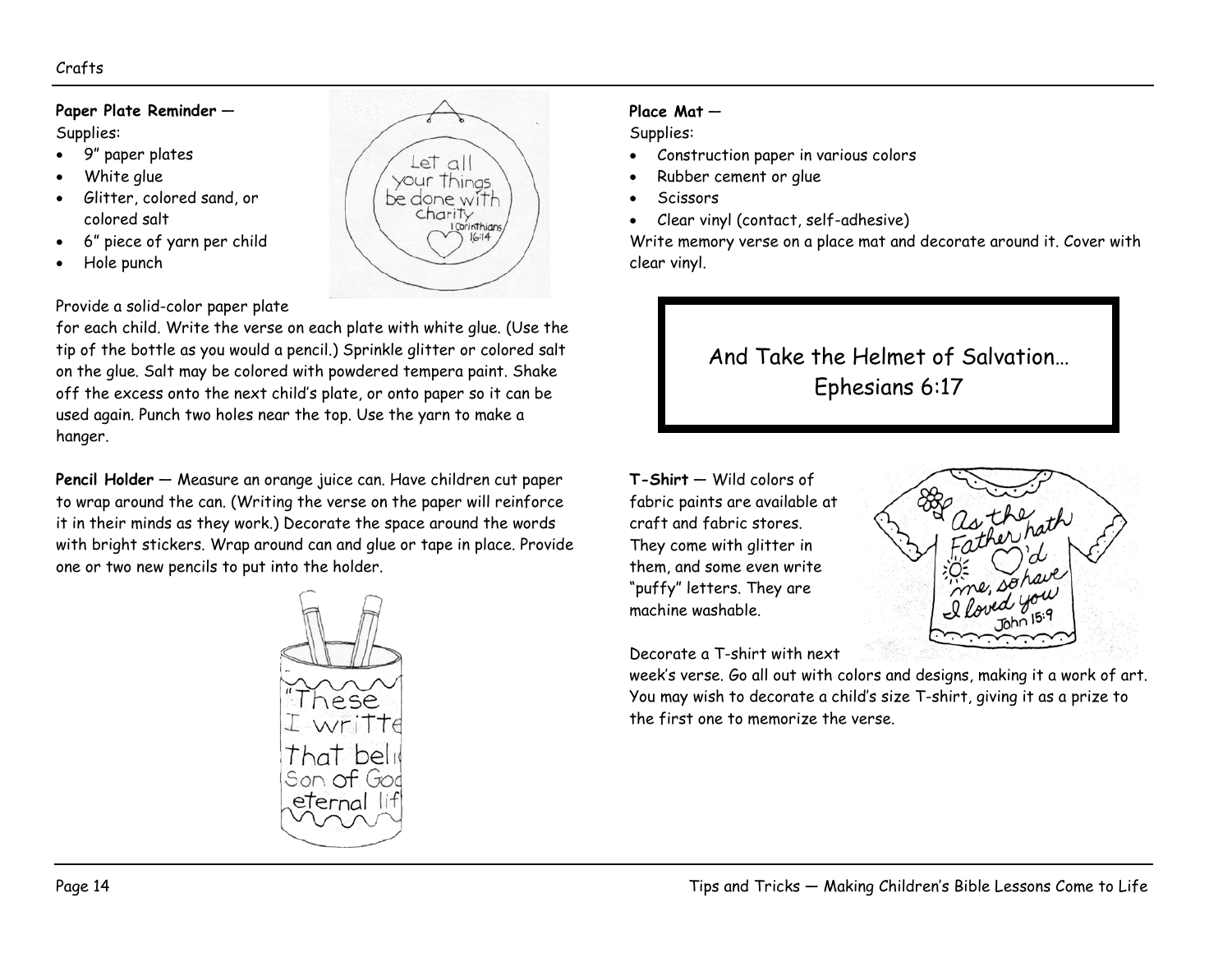### **Game Center**

Games are a great way to review knowledge and learn social skills, such as sportsmanship and team play. Games also teach vocabulary, as well as clarify values, attitudes, and character. There are two basic types of games: Lesson Review games and Verse Memorization games.

#### *Lesson Review Games*

With a set of lesson review questions, you can make a game with any challenge, such as a bean bag or ball toss. For example, you can divide the children into two teams (boys against girls) and play one of the following games:

**Ask-It-Basket** — Write the review questions on separate pieces of paper. Wad them up into balls and put them in a decorated basket. Ask each child to choose a question to answer.

**Balloon Game** — Make 12 balloons from different colors of felt. Place point values on the back of each piece (100, 300, 400, etc.) Divide the class into two teams. For a correctly answered review question, the team may choose a balloon. The number on the back is credited to that team. The team with the most points wins.



**Concentration** — Make two sets of cards with words or pictures that reinforce your lesson objectives. For a correctly answered question, the child may turn two cards over to see if they match. Variation: match attributes of God, Armor of God pieces, Beatitudes, etc. Team with the most matches wins.

**Dodge the Question** — Divide the children into two groups. Have one group form a large circle and instruct the other group to stand inside the circle. Give the outside circle a nerf ball. Then tell the children inside the circle to dodge the ball. If a child is hit, he must answer one of the review questions and then join the other circle. Play continues in this manner. Groups exchange places when the last child has been hit; winners are those last to be hit.

**Felt Board Shape Choices** — For a correct answer, the child gets to choose a colorful shape (circle, square, triangle, etc.) that has a secret amount of points behind it. The team with the most points wins.

**Ice Cream Cones** — Cut out cone shapes from felt. Make 10 "scoops" (circles) of different flavors (colors) of ice cream to fit the cones. Divide the children into two teams. For a correctly answered review question, the team may add one flavor on their cone. The team with the most "scoops" on their cone wins.



**Longest String** — Cut yarn into 12 different lengths and put each piece through a cup of an egg carton with only a short end showing on the bottom. For a correctly answered review question, the child gets to pull a string of yarn. The child with the longest string is the winner. For variety, cut another yarn the exact length of one of the pieces in the egg carton, and put it in your pocket. The winner would be the one who pulls out the string of yarn the same length as yours.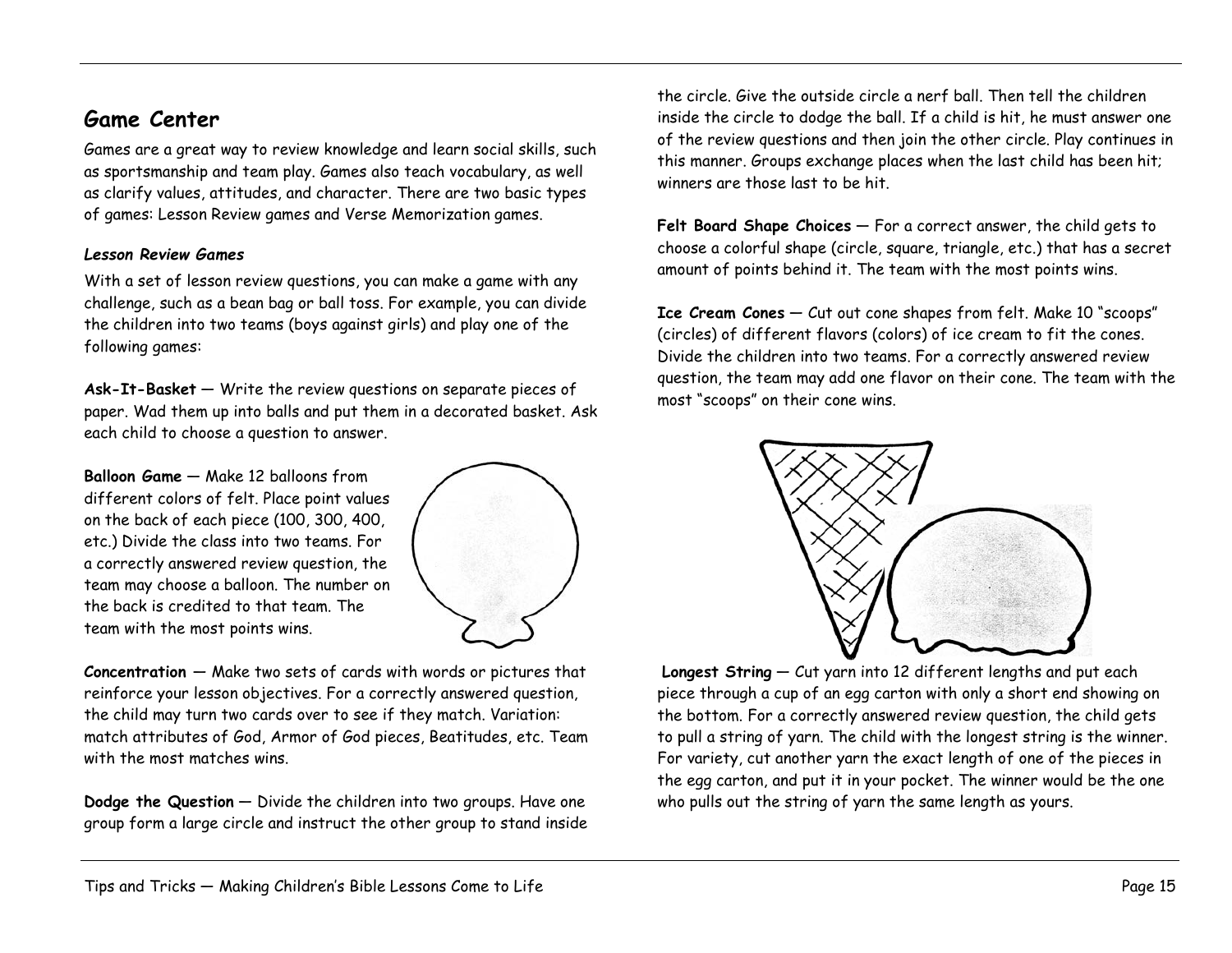**Memory Toss** — Before class, roll six sheets of colored paper into cone shapes. Tape each cone securely and trim it around the top edge. Write a number from 1 to 3 on the front of each cone. Write 1 on three cones, 2 on two cones, and 3 on one cone. Tack the cones to a wall or bulletin board in a pyramid pattern with the open end of the cones facing upward. Explain the game to the children as follows: Each player can earn three chances to toss Ping-Pong balls into the cones by correctly answering a review question. The number on the front of the cones is the number of points the child's team gets if the ball lands in that cone.

**Move Around the Path Game** — On a manila folder, or piece of construction paper, draw a path with sections on it. For a correctly answered question, the child gets to move a marker one step on the path. The first person to the end of the path wins. You may want to decorate the game with colorful stickers.

**Pop-The-Question** — Write the review questions on separate slips of paper and insert them into balloons. Blow them up. Let the children pop a balloon, one at a time, and answer the question. Small children may wish to have someone else pop their balloon for them. Variation: instead of having the question in the balloon, you can insert numbers that correspond to a list of questions.

**Question Marks** — Make a large question mark pattern. Use the pattern to cut out a question mark shape for each question. For a correctly answered review question, the child may choose a question mark. On the back of the question mark, have written "Zonk," "Sorry," "Try again," "Winner," or "Bull's Eye." Award a small prize or candy for "Winner" and a larger one for "Bull's Eye." Or, you could have point values on the backs of the question marks.



**Shuffle Board Target Toss** — For a correct answer, the child gets to toss a bean bag at the shuffle board to win points for his team. The team with the most points wins.

**Target Review** — Make a 20-inch felt target with two or three rings and a bull's-eye. Then cut out different-colored felt for each ring, giving the rings a point value (5, 10, 15, and 25 for the bull's eye). Make an ample supply of felt arrows in two different colors. Then make up a list of review questions, giving them point values to correspond with your target.

Divide the class into two teams. Appoint a team to go first. Give the first player from that team the opportunity to choose a question by point value. If he answers correctly let him put his arrow on the proper ring or bull's-eye. (If the child chooses a 10-point question and answers correctly, he places his arrow on the 10 ring of the target.) If he answers incorrectly, he receives no points. At the end of the game add up the points. The team with the most points wins.

**Tick-Tack-Toe** — Divide the class into two teams, the "X" team and the "O" team. Direct a review question to one child from the "X "team. If he answers correctly, he gets to put an "X" on the grid. If he answers incorrectly, give a member of the "O" team a chance to answer the same question. Alternate questions between the two teams. The team that gets three symbols in a straight line or five symbols on the grid wins the game. You can make a Human Tick-Tack-Toe Game using masking tape on the floor to make a large grid. If the child answers correctly he gets to choose a square to stand in.

**True/False Game** — Before class, write several short sentences about the lesson on slips of paper. Write both true and false statements. Fold the strips of paper and put them in a box. Divide the class into two or more teams. Have the children take turns going to the box and drawing a slip of paper.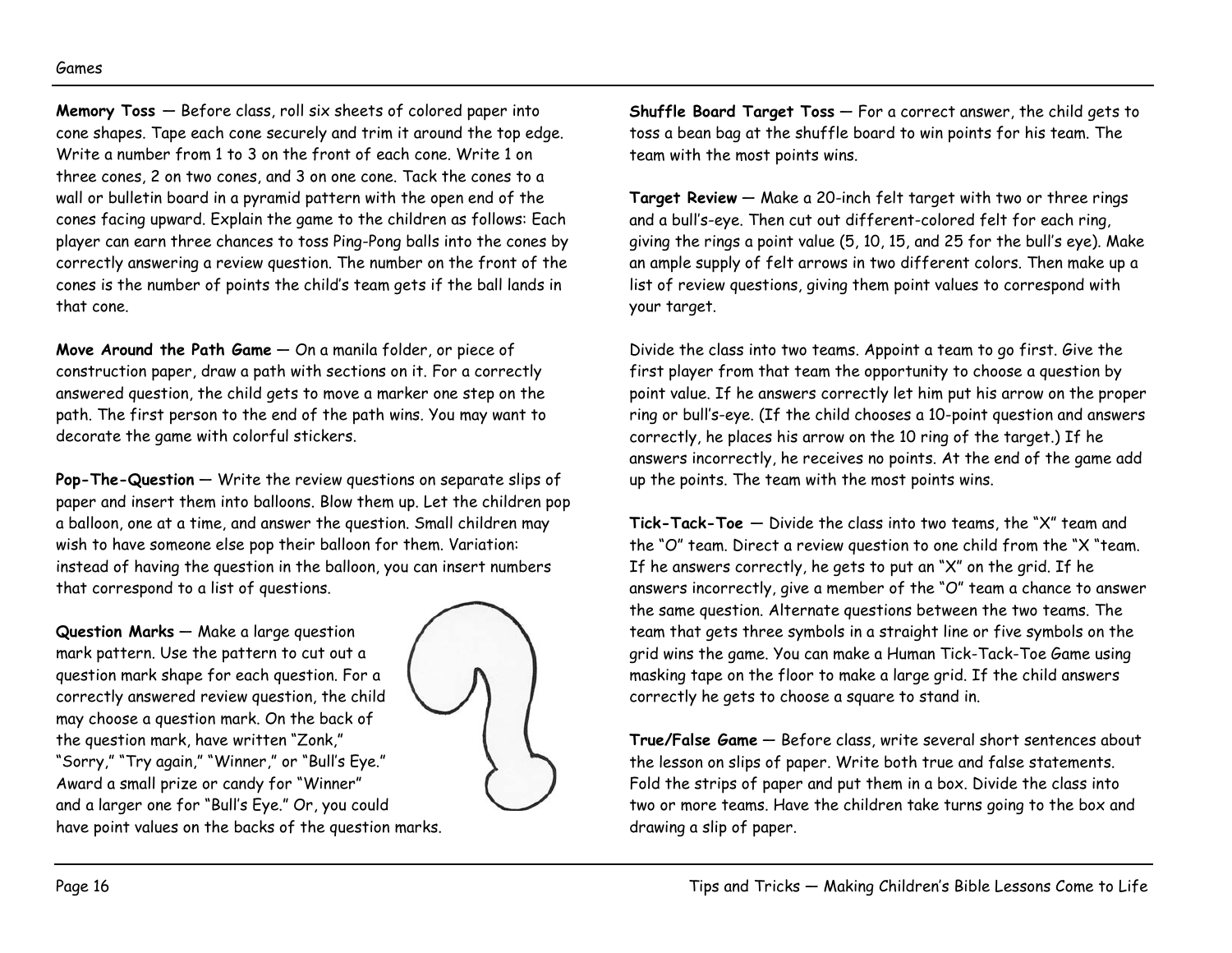Read aloud the statement; then let the child say whether the statement is true or false. If the answer is correct, give the child's team 100 points. The team with the most points after the last slip of paper is drawn is the winner. As an alternative, you can put the slips of paper inside balloons. Each child gets to pop a balloon to get his paper!

Who or What Am I – Before class, write short riddles on individual slips of paper based on this week's lesson. Provide one riddle per child. Put the slips of paper in a container. Let each child draw a riddle. Read it aloud and let the child try to answer it. If he cannot, let the other children respond. For example:

- 1. My blood was put on the door posts of all Israelite houses. What am I? (A lamb)
- 2. I caused much sadness for the Egyptians when I came to their houses one night. What am I? (Death)
- 3. I asked Pharaoh many times to let the Israelites go. Who am I? (Moses)
- 4. I was Moses' brother. Who am I? (Aaron)

Award 100 points if the child correctly guesses on the first clue, 50 points for the second, 25 for the third.

#### *Lesson Review Games without Questions*

**Figures and Shapes** — After your lesson, put the main figures on the flannel board covered with large shapes. One at a time have each child choose a shape and see if he or she can identify and tell a little about the figure underneath. Play until all shapes are removed.

**Mystery Word** — Before class have a "Mystery" word written on a paper and hidden somewhere in the classroom. Before you begin your lesson, tell the children to listen for a "Mystery" word during your teaching, then afterwards ask the children to guess what the "Mystery" word is. The class will not only listen to every word of your lesson, but a discussion of the words they guess is also a good review. Pull the "Mystery" word out of hiding to show them what it is. Award a small prize or candy to the first person to guess the hidden word.

**Picture Match** — Using several Bible pictures of people and events (possibly from your curriculum) have the children match a Bible person with an event in that person's life. For example, Noah/ark, Jonah/fish, etc.

**What's Missing?** —Seat the children in a circle. Put pictures of objects in the center of the circle. Tell the children to look carefully at all of the objects and try to remember what is there. Then have them close their eyes while you take away one of the objects. Have them open their eyes and see if they know what is missing. Use Bible related items or themes from your lesson.

**"What's It" Box** — Decorate a small box and place inside small objects, small pictures or felt figures which relate to the Bible lesson. Allow the children to arrange the objects in the correct sequence of events and re-tell the story. This works well for the events surrounding the last week of Jesus' life. Into some plastic Easter eggs, put objects pertaining to the events such as 30 dimes (for pieces of silver), a sponge, bread, rope, picture of a purple robe, dice, cross, angel, thorn, nail, piece of white linen, small plastic palm tree, etc. Number the outside of each egg and let the children put the objects into the correct sequence. Variation: you can number the cups in an egg carton and have the children place the items in the correct egg cup.

#### *Verse Memorization Games*

Games and songs are a great way to help children memorize Scripture. For example, you can play one of the following games: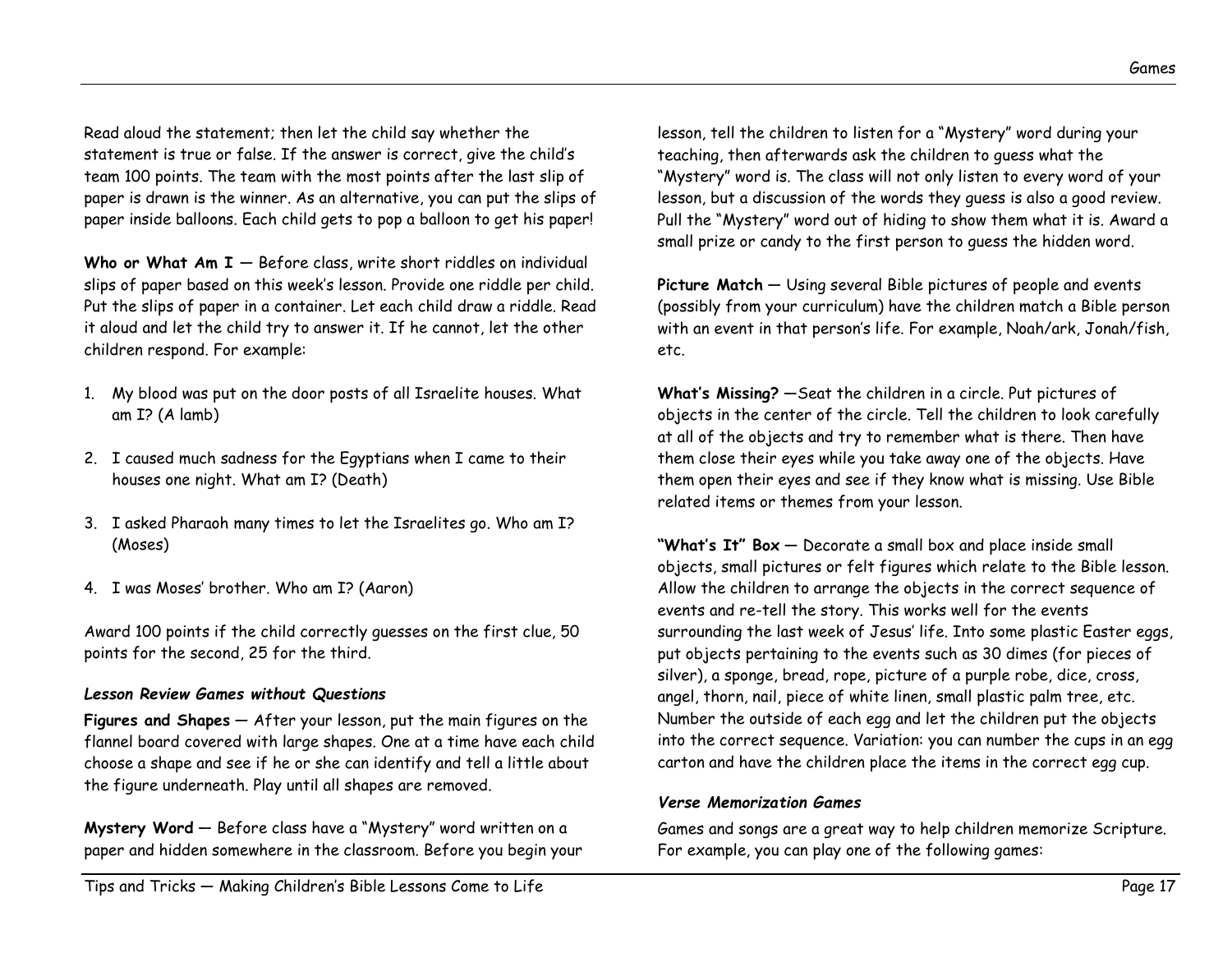**Block Head** — Divide the children into teams. Have a set of small blocks for each team. As each team member correctly says the next word of a memory verse, he places another block on the stack. The tower becomes more precarious as the game continues, and the winning team is the one who can say the whole verse without toppling their tower.

**Button, Button** — Seat the children in a circle with their hands cupped together in their laps. Go around the circle, pretending to drop the button into each child's hands. Then actually drop the button into the hands of one player. Whoever receives the button must say the memory verse. That player may then proceed to drop the button into another child's hands. If time permits, try to make sure every child gets the button at least once.

**Choir Director** — As if directing a choir, use hand signals to command the class to say the verse fast, slow, boys only, girls only, loud, soft, just move mouth, while wiggling, etc. Children learn by rhythm, rhyme and repetition. Variation: Make different "choir" groups such as the Loud group, the Soft group, or the Whisper group.

**Clapping** —A clap rhythm is a great way to reinforce memorization. Make clap rhythms such as 2 syllables = 2 claps. Variation: replace a word with a clap, until you clap the whole verse. Then you can reverse it: add a word in place of a clap until you say the whole verse.

**Clock Memory Review** — Make a clock. Instead of marking the hour numbers on the clock, use a verse reference or a symbol of a verse children have learned. Move the large hand of the clock to the first reference. The first child who can correctly quote the verse has the privilege of moving the hand to another reference for the next child. Variation: Use both clock hands, one for the reference, and the other for an outstanding word in the verse. Point the small hand to the word and the large hand to the corresponding reference.

**Crazy Stand-ups** — Have all the children stand up and repeat the verse who have eaten breakfast, have blond hair, have a pet, who are a certain age, etc.

**Echo** — You say a word, they repeat it back.

**Flash Card Game** — Make two sets of memory verse cards, printing one word of the memory verse on each card. Divide the class into two groups. Scramble each set of cards and give each group a set. The first group to lay their memory verse cards down in the correct order wins. (Make four sets of cards for a larger class.) Variation: The older children can arrange the younger ones in the right order as they hold the cards.

**Hide a Verse** — Using poster paper, print the verse and cut it into a jigsaw puzzle. Hide the pieces around the room before the players arrive. See how quickly they can find the pieces and form a complete puzzle.

**Hop Scotch** — Cut out paper stones, one for each word in the verse. Put them on the floor and have a child step on each stone as he/she says the next word in the verse.

**Hot and Cold Game** — Bring an object to class to use as a "treasure." Display the object; then send one child out of the classroom for a moment. While he is gone, hide the treasure somewhere in the room. Let the child return. The other players must guide the child's search for the treasure by calling "cold" when he is far away, "cool" when nearer, then "warm," and finally "hot!" When the child locates the object, he earns the chance to say this week's memory verse. Stress that the player who is "It" must trust the other players to give him good directions. If he obeys the instructions, he will find the treasure. This is how it is when we trust Jesus and obey His commands.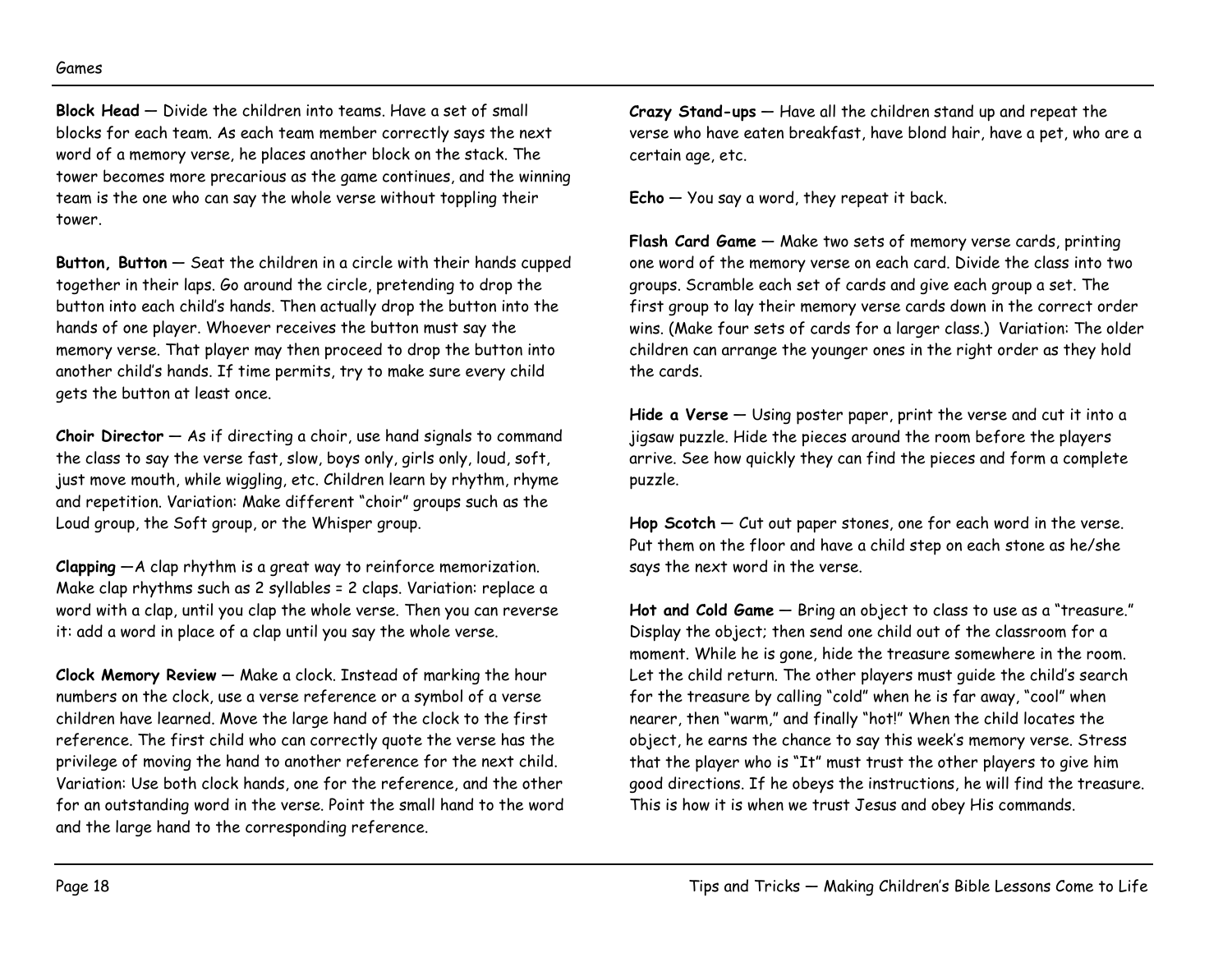**Hot Potato** — Repeat the verse together several times. Ask for volunteers to say the verse by themselves. Then have the children sit in a circle. As they pass a small object (ball, potato, orange, or stuffed animal) around the circle the children should say each successive word in the verse as quickly as possible. When you call "stop," whoever is holding the object must say the memory verse. Variation: Pass a prize around the circle as the children repeat the verse. Whoever is holding the prize when the verse is completed drops out. The last child to be eliminated receives the prize.

**I'm Thinking of a Verse** — Say, "I'm thinking of a verse that is found in John" or "I'm thinking of a verse that has 'perish' in it." Keep giving clues until someone gives the correct answer. Variation: The child who gives the correct answer may then give a clue for another verse.

**Memory Toss** — After reciting the verse several times, toss a small object (ball, potato, orange, or stuffed animal) to a child to say the verse alone. Let the child then toss the object to another child who in turn must say the verse.

**Mystery Verse** — Write a mystery verse on the board before class using only the first letter of each word. For example, write "B O T L J  $C A Y S B S A 16:31"$  on the board.

**Musical Memory Verse** — A melody line is a great way to reinforce memorization. Using a familiar tune or jingle, sing the verse with the children several times until the verse is thoroughly learned.

Pass It On – Have the children sit in a circle. Whisper the verse in the ear of the first child; then let that child whisper it into the ear of the next child and so on from one person to the next.

**Ping-Pong** — Line the children up in two rows facing each other. Toss a beanbag back and forth saying the next word of the memory verse.

**Popcorn** — Have the children sit in a circle. Then, one word at a time, have the children pop up to say the next word in the memory verse, then sit down. See how fast the popcorn can pop!

**Relay Race** — Write the words of the memory verse (including the reference) in scrambled order on the chalkboard. Then draw a vertical line down the middle of the chalkboard. Divide the group into two teams (boys against girls). At a signal, let one child from each team come forward and print the first word of the memory verse on the chalkboard. As soon as they are finished, they should hurry back to their teams. The next person will then go up and print the second word. The first team to finish the memory verse is the winner.

**Remove a Word** — Print the memory verse with each word on a separate piece of construction paper. After you read the verse, have the children close their eyes while you remove one of the words. Have the children open their eyes. The child who can tell you the exact word that you removed is the one to come up next time and remove the next word.

**Verse Puzzles** — Give each child an envelope with the verse cut up in puzzle form. The first one to put the verse together in the correct order is the winner.

**Word Addition Game** — Sit in a large circle. Say the memory verse together two or three times. Start the game by having a child say the first word in the verse. The next child says the first two words in the verse; the next child says the first three words in the verse, and so on. Keep doing this until someone says the entire verse. Start the game over again, this time have the child who said the whole verse begin the game. Make sure everyone has a chance to participate. Another way to do this is to throw a ball randomly; the child catching the ball must add the next word.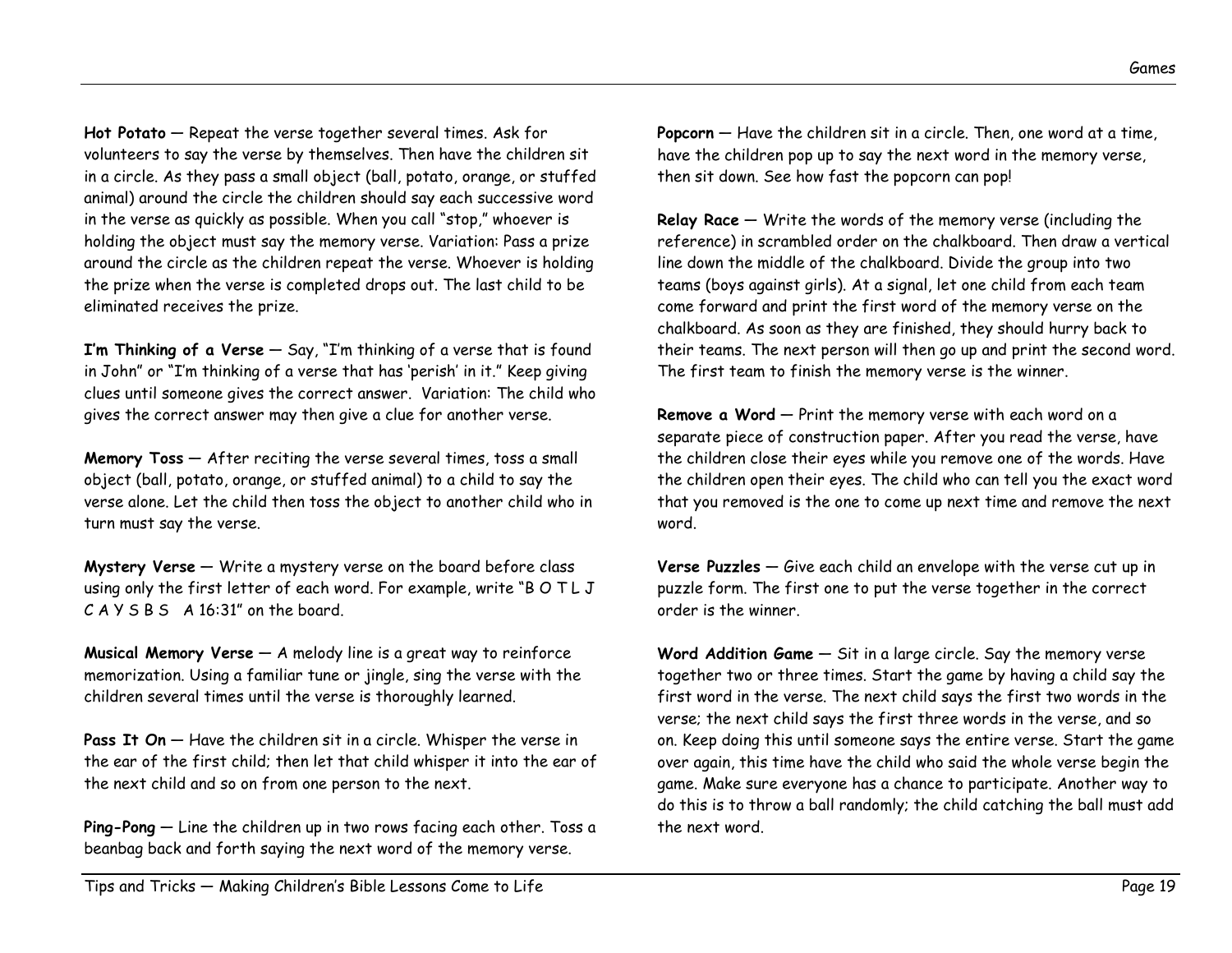#### *Tips and Tricks for Playing Games*

Here are some things to remember when using games in the Sunday School classroom:

- If possible, use a game as one of several Learning Center choices. Children like to make choices about the activities they do.
- Make the games more exciting and interesting by using big points. Rather than one point per right answer, make it 1,000 points!
- Do not emphasize wrong answers. If a child gives an incorrect answer, never say, "That's wrong!" Say, "That's a good answer, but not quite what I'm thinking." Be sure to correct their misinformation. If you want an exact answer, warn them ahead of time that they have to answer this question exactly right.
- Award tokens the children can "spend" in a "store" instead of awarding prizes or candy. They can collect them and once a month open the "store" after Sunday School.
- Award "Smart Pills" (M & M's) instead of prizes.
- Make sure each child has a good time and builds confidence. Don't put a child "on the spot". There are a number of ways to make the games fun but less competitive on an individual basis:
	- Use teams. A team doesn't like to lose, but it is not an individual rejection. Let the whole team decide on an answer and then let one person answer for the team and complete the turn.
	- Play against time. The whole group can play to see how fast they can compete, and then see if they can improve their time in subsequent games.
- Keep the game time reasonable. Playing a game too long or too often will cause children to lose interest in the game.
- There can also be a time limit on a game, and the group can see how far they get before the time is up. If there is not enough time, a game can be stopped before it is complete. Just give some advanced warning of the time limit, and say that the person or team that's ahead is the winner.
- Be sure the game is neither too simple (they will be bored) or too difficult (they will be frustrated).
- Keep instructions as simple and clear as possible. If instructions are confusing or take a great deal of time to learn, the children will lose interest.
- Instructions should be complete. Play the game yourself before introducing it to the class so that you can explain it clearly and completely.
- Be sure there is a way for all children who want to play the game to have an opportunity to play.
- Provide ways for non-readers or slow readers to be successful when playing a game.
- Emphasize the fun of playing the game rather than the competitive aspects of the game. Competition can be a motivating factor in the enjoyment of a game, but it can also lead to rejection and/or discouragement among one or more children in the class.
- Children who do not wish to play the game should be allowed to "help" in some other way.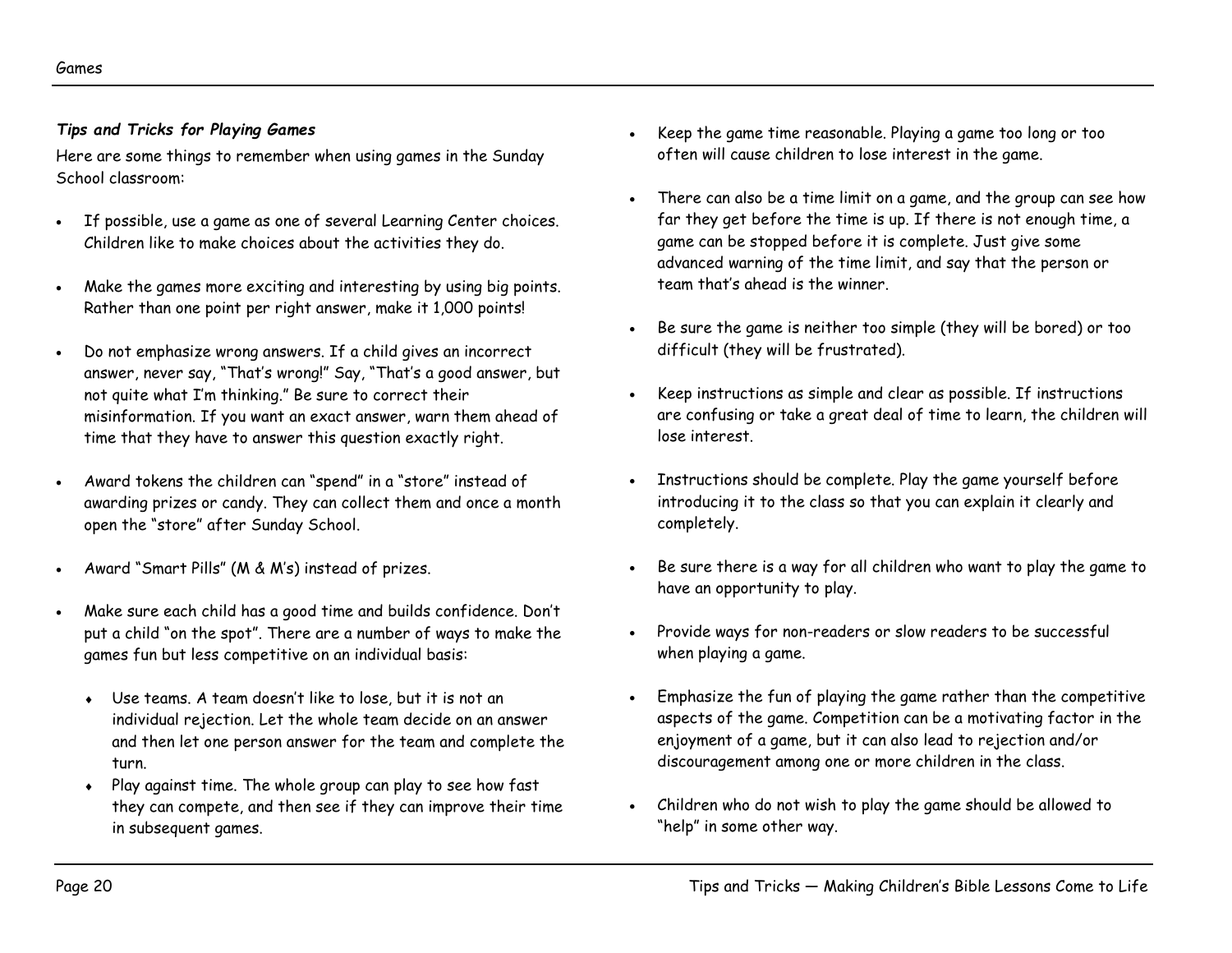- Some children have experienced failure when playing games and need to see that no one "fails" when games are played in Sunday School.
- We want every child to be a "winner." Use lots of praise and encouragement; lead them to the correct answer.
- Discuss the importance of encouraging one another when playing the game. The game needs to be fun for all. No booing your friends!

Many games are time-consuming to make, but can add zest to your lesson. Therefore, make it to last for future use. If it is possible, preserve the game by laminating it.

### **Object Lessons**

Bring your Bible lessons to life with Object Lessons. Involve as many of the five senses as you can so that your students can taste, smell, hear, see, and feel the experiences you are teaching them. Keep your object lesson simple, yet powerful. There are many object lesson books available through Christian book distributors. Here are some examples of things you can do that will give your students something to remember.

- 1. If you are talking about Jesus being the bread of life, break and eat a loaf of bread together and talk about the qualities that are similar.
- 2. If your lesson is about the woman who lost a coin, hide some money around the room for the children to find.
- 3. If you are teaching about Spiritual gifts, bring brightly wrapped gift boxes into class to capture the children's interest.
- 4. For a lesson on the fruit of the Spirit, have a bowl with 9 fruits in it. Talk about how the fruit is an offspring of the tree. Relate that to Christian characteristics by explaining that if they show gentleness, people will know they are a Christian.
- 5. To demonstrate how Jesus is the light of the world, have a candle. Show how it lights up a dark room.
- 6. Use a flashlight to show how Jesus turns your darkness into light. Compare the battery to Jesus; the torch is useless without it.
- 7. If you are teaching on the unruliness of the tongue, you can purchase a cow tongue at the butcher shop; they are gross and the kids won't soon forget that lesson!
- 8. To discuss how the Word of God is nourishing like the bread of life, before class cut a slit in the bottom of a round loaf of French bread and pull out a little of the bread. Tuck a pocket-sized New Testament in the loaf. During class, have the children come and break bread with you. They will be amazed to find the Bible inside the loaf and will make the connection between the Word of God and the bread.

### **Puppets**

Kids of all ages love puppets. They capture the attention of everyone. Anyone can use a puppet. You don't have to be a ventriloquist; kids don't care if your mouth moves. They know it's all for fun. Here are some pointers to remember:

- Get to know your puppet. Give it a name, a voice, a personality; then never change them.
- Use a mirror to see what the audience sees.
- Practice moving the mouth with your thumb, not your fingers.